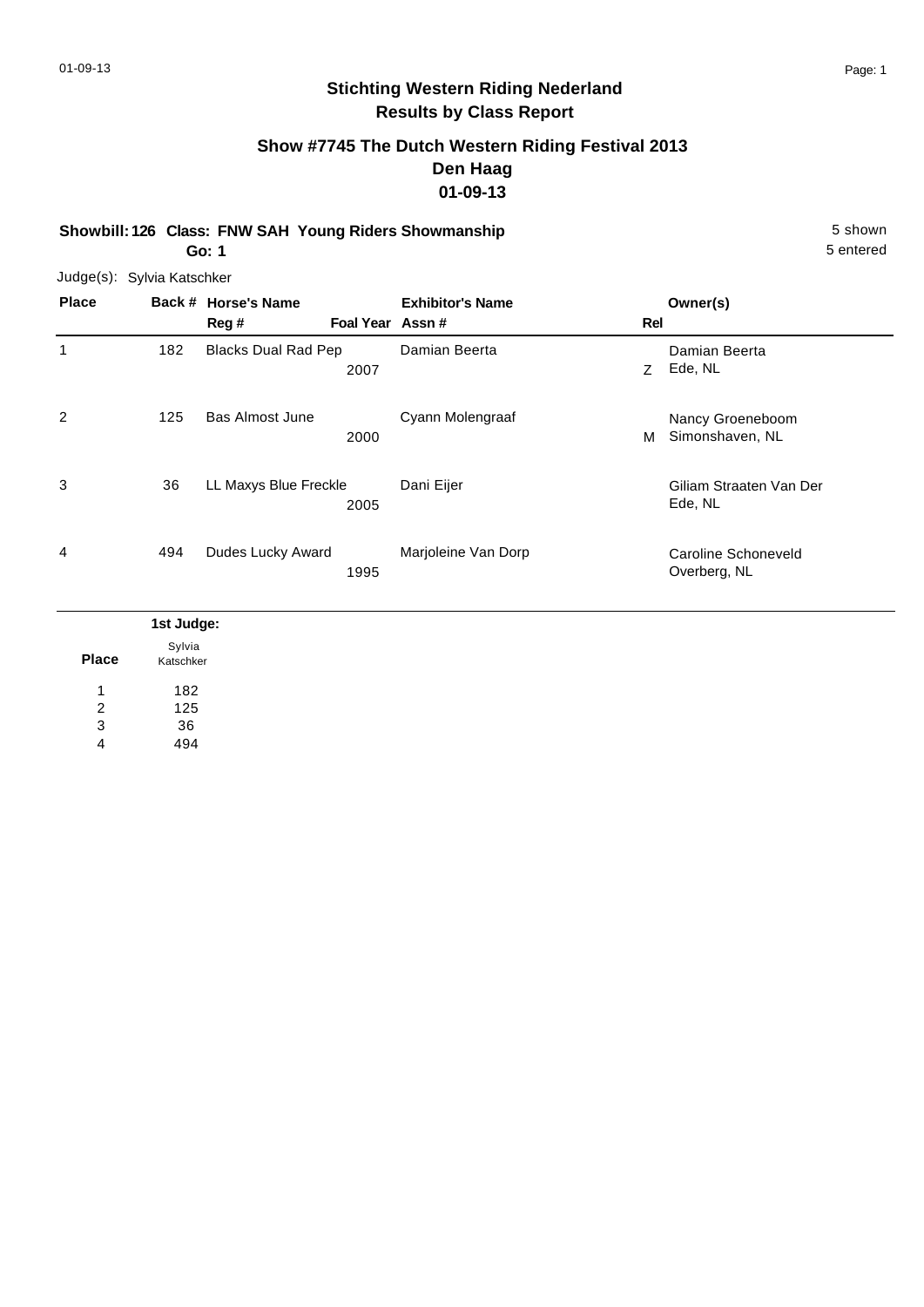# **Show #7746 The Dutch Western Riding Festival 2013 Den Haag 01-09-13**

**Showbill: 126 Class: FNW SAH Young Riders Showmanship** 5 shown 5 shown **Go: 1**

|              | Judge(s): Rick Lemay |                            |                 |                         |     |                                     |
|--------------|----------------------|----------------------------|-----------------|-------------------------|-----|-------------------------------------|
| <b>Place</b> |                      | Back # Horse's Name        |                 | <b>Exhibitor's Name</b> |     | Owner(s)                            |
|              |                      | Reg #                      | Foal Year Assn# |                         | Rel |                                     |
| 1            | 182                  | <b>Blacks Dual Rad Pep</b> | 2007            | Damian Beerta           | Z   | Damian Beerta<br>Ede, NL            |
| 2            | 494                  | Dudes Lucky Award          | 1995            | Marjoleine Van Dorp     |     | Caroline Schoneveld<br>Overberg, NL |
| 3            | 125                  | <b>Bas Almost June</b>     | 2000            | Cyann Molengraaf        | м   | Nancy Groeneboom<br>Simonshaven, NL |
| 4            | 36                   | LL Maxys Blue Freckle      | 2005            | Dani Eijer              |     | Giliam Straaten Van Der<br>Ede, NL  |
| 5            | 415                  | Blacks One Hot Lady        |                 | Amber Ter Rele          | Z   | Amber Ter Rele<br>Baarn, NL         |

|                | 1st Judge: |
|----------------|------------|
|                | Rick Lemay |
| <b>Place</b>   |            |
| 4              | 182        |
| $\overline{2}$ | 494        |
| 3              | 125        |
| $\overline{4}$ | 36         |
| 5              | 415        |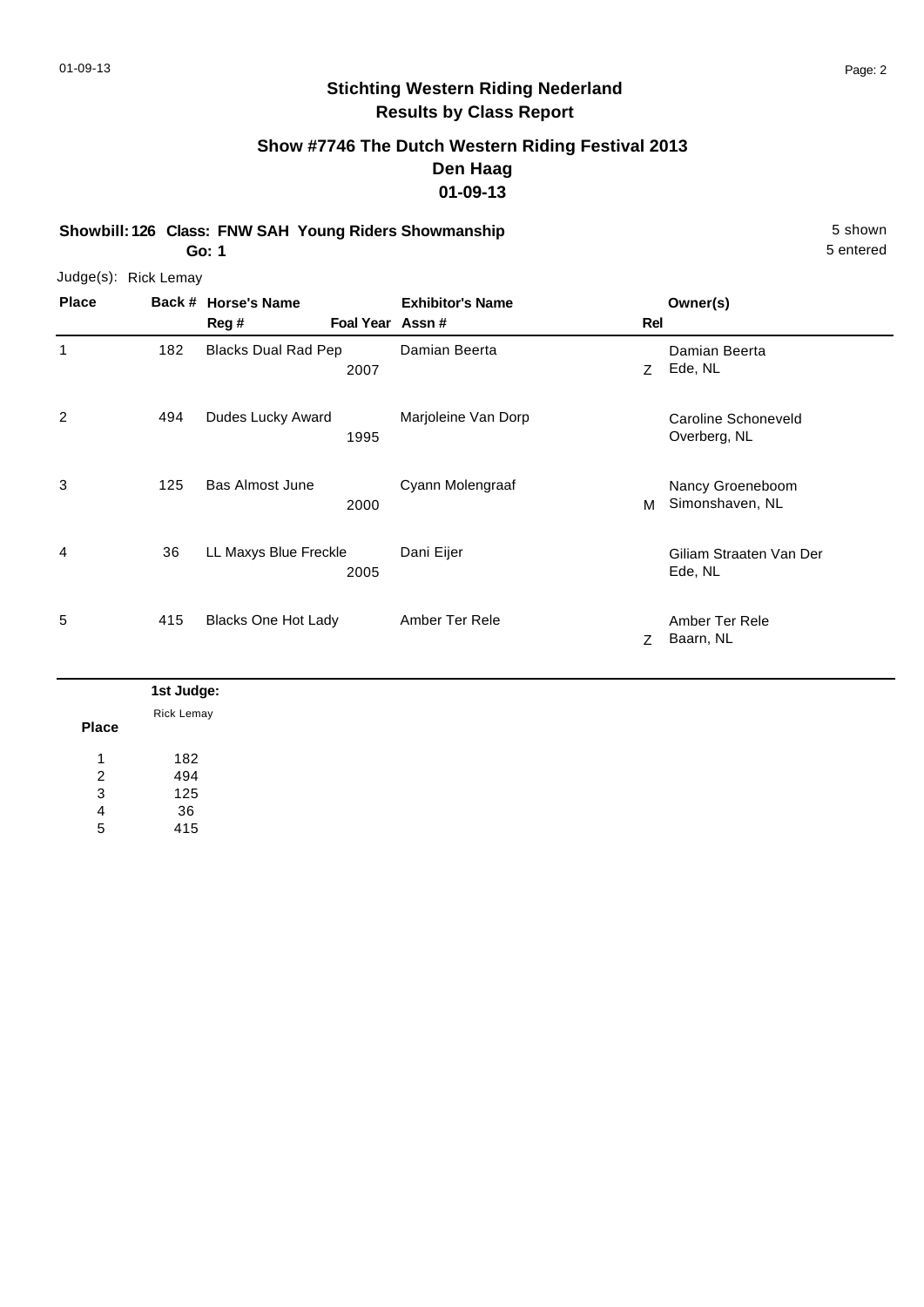# **Show #7745 The Dutch Western Riding Festival 2013 Den Haag 01-09-13**

**Showbill: 127 Class: DAWRA HUS1 Hunter Amateur/Open** 3 shown 3 shown

**Go: 1**

Judge(s): Sylvia Katschker

| <b>Place</b> |            | Back # Horse's Name<br>Reg # | Foal Year Assn# | <b>Exhibitor's Name</b>                   | Rel | Owner(s)                                     |
|--------------|------------|------------------------------|-----------------|-------------------------------------------|-----|----------------------------------------------|
| 1            | 168        | S.A. Asiyah                  | 2004            | Suzanne Van Leeuwen<br><b>DAWRA - 167</b> | Z   | Suzanne Van Leeuwen<br>Koudekerk AD Rijn, NL |
| 2            | 274        | Amal-Casimir                 | 1999            | Patricia Bolleboom<br><b>DAWRA - 082</b>  | Z.  | Patricia Bolleboom<br>Delft, NL              |
| 3            | 128        | Fabanco                      | 2001            | Paulette Zorn                             | Z   | Paulette Zorn<br>Koekange, NL                |
|              | 1st Judge: |                              |                 |                                           |     |                                              |

|       | ı sı vuuy |
|-------|-----------|
|       | Sylvia    |
| Place | Katschker |
| 1     | 168       |
| 2     | 274       |
| 3     | 128       |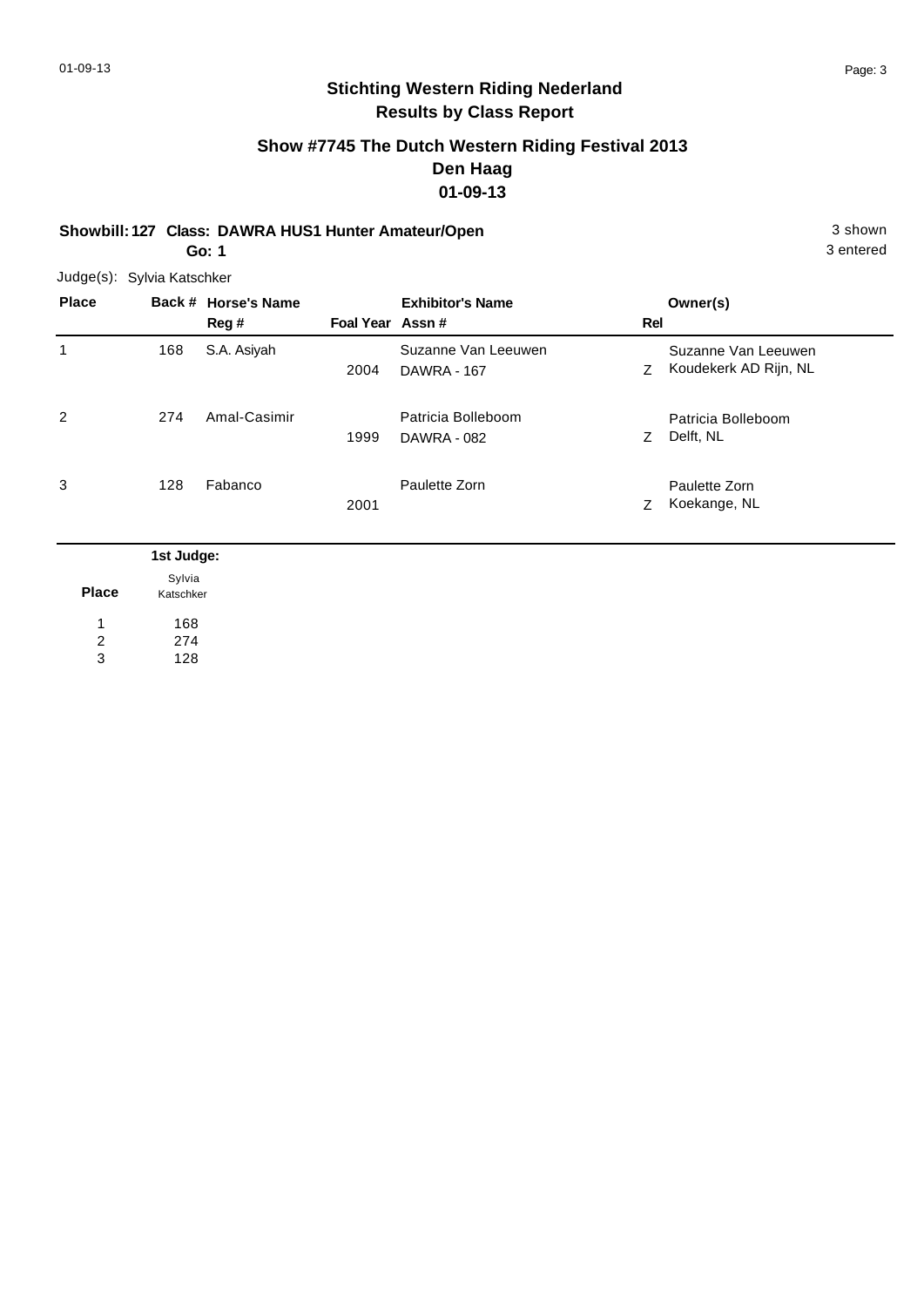# **Show #7746 The Dutch Western Riding Festival 2013 Den Haag 01-09-13**

**Showbill: 127 Class: DAWRA HUS1 Hunter Amateur/Open** 3 shown 3 shown

**Go: 1**

Judge(s): Rick Lemay

| <b>Place</b> |            | Back # Horse's Name<br>Reg # | Foal Year Assn# | <b>Exhibitor's Name</b>                   | Rel | Owner(s)                                     |
|--------------|------------|------------------------------|-----------------|-------------------------------------------|-----|----------------------------------------------|
| 1            | 168        | S.A. Asiyah                  | 2004            | Suzanne Van Leeuwen<br><b>DAWRA - 167</b> | Z   | Suzanne Van Leeuwen<br>Koudekerk AD Rijn, NL |
| 2            | 274        | Amal-Casimir                 | 1999            | Patricia Bolleboom<br>DAWRA - 082         | Z.  | Patricia Bolleboom<br>Delft, NL              |
| 3            | 128        | Fabanco                      | 2001            | Paulette Zorn                             | Z   | Paulette Zorn<br>Koekange, NL                |
|              | 1st Judge: |                              |                 |                                           |     |                                              |

| Place | Rick Lemay |
|-------|------------|
| 1     | 168        |
| 2     | 274        |
| 3     | 128        |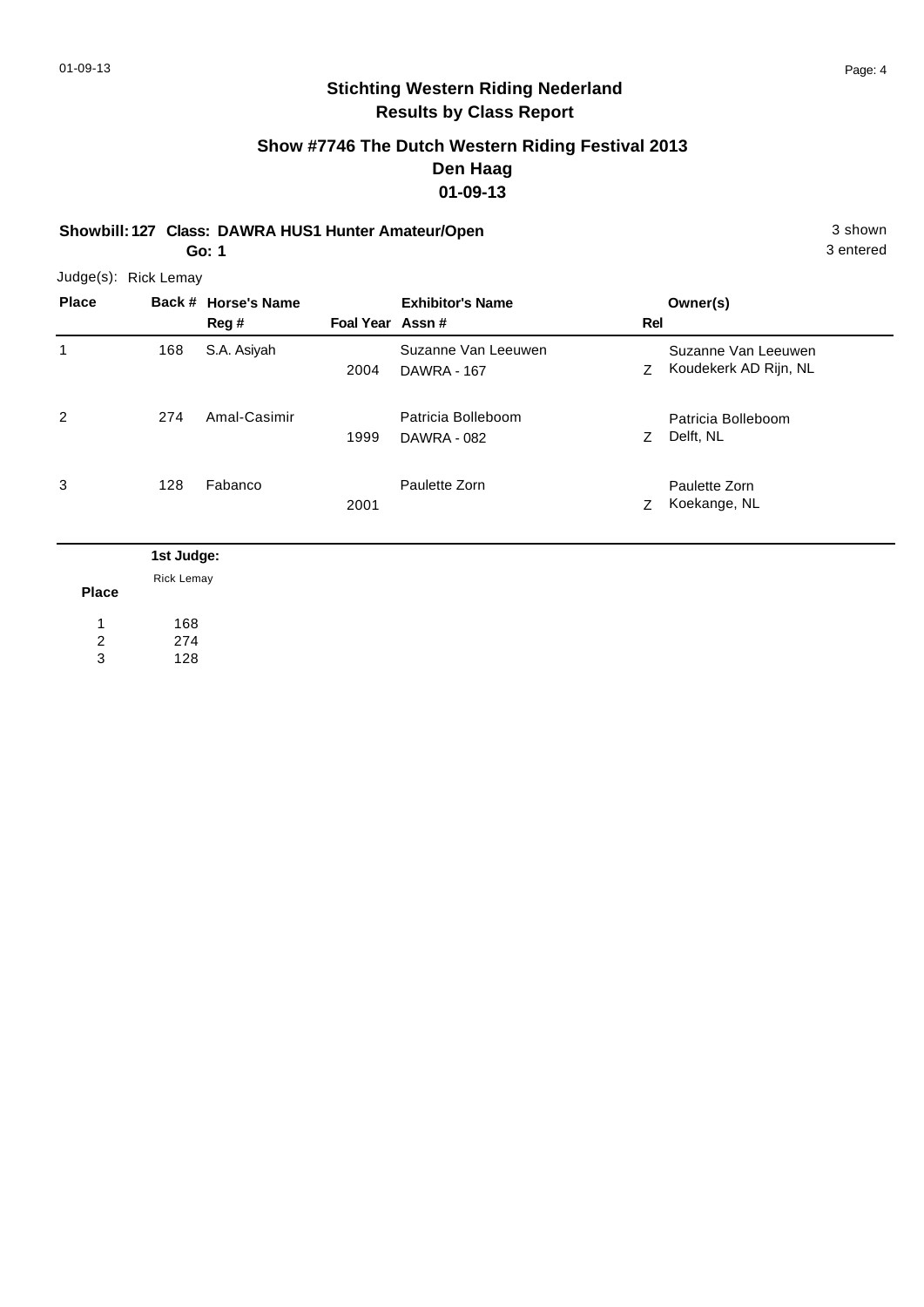#### **Show #7745 The Dutch Western Riding Festival 2013 Den Haag 01-09-13**

|  | Showbill: 128 Class: FNW TRL Young Riders Trail | 4 shown |
|--|-------------------------------------------------|---------|
|  |                                                 |         |

**Go: 1**

| <b>Place</b> |     | Back # Horse's Name<br>Reg # | Foal Year Assn# | <b>Exhibitor's Name</b> | Owner(s)<br>Rel                     |
|--------------|-----|------------------------------|-----------------|-------------------------|-------------------------------------|
|              | 494 | Dudes Lucky Award            | 1995            | Marjoleine Van Dorp     | Caroline Schoneveld<br>Overberg, NL |

|              | 1st Judge:          |
|--------------|---------------------|
| <b>Place</b> | Sylvia<br>Katschker |
|              | 494                 |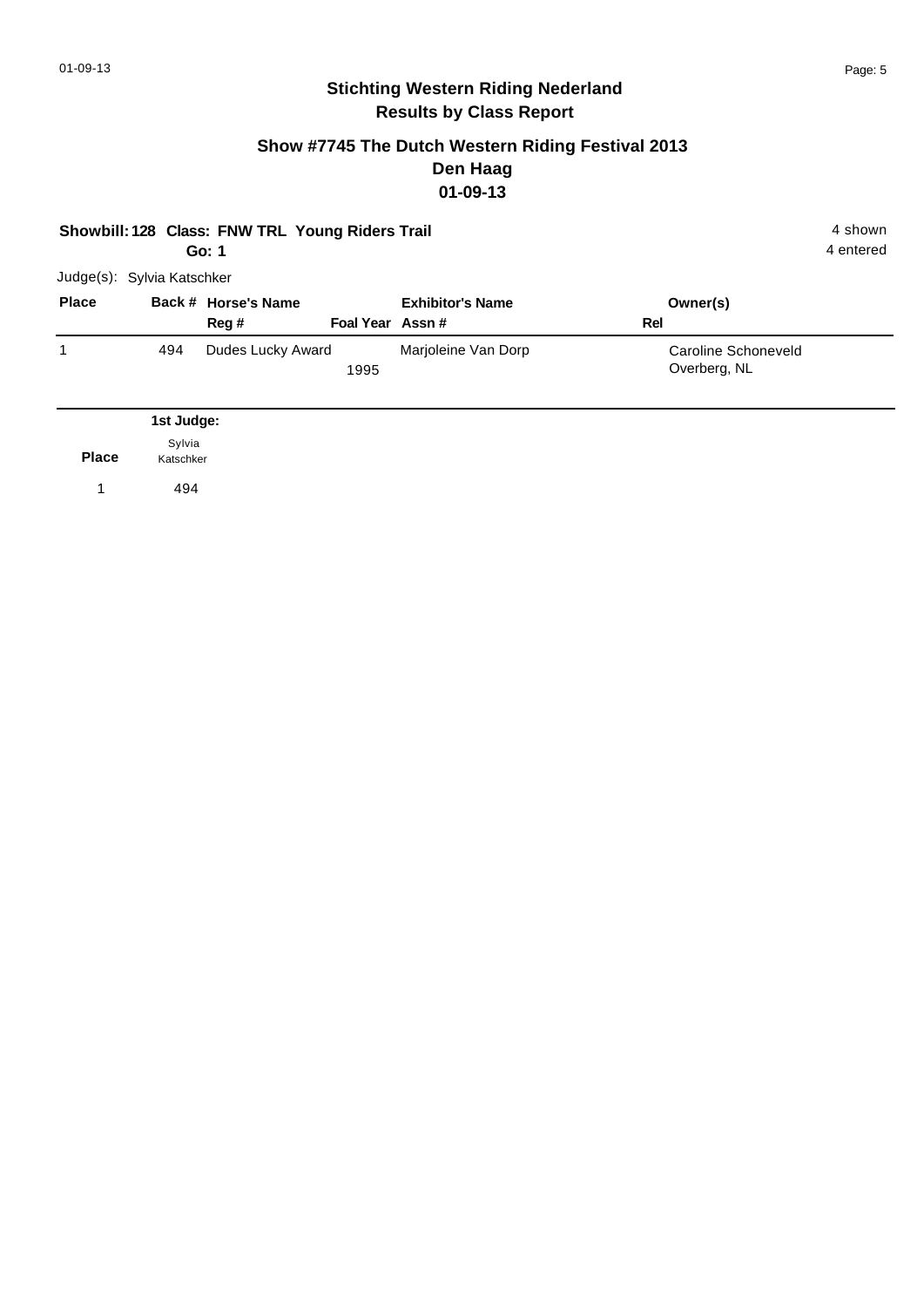#### **Show #7746 The Dutch Western Riding Festival 2013 Den Haag 01-09-13**

#### **Showbill: 128 Class: FNW TRL Young Riders Trail 4 shown 4 shown**

**Go: 1**

4 entered

| <b>Place</b> |     | Back # Horse's Name |                 | <b>Exhibitor's Name</b> | Owner(s)            |
|--------------|-----|---------------------|-----------------|-------------------------|---------------------|
|              |     | Reg #               | Foal Year Assn# |                         | Rel                 |
|              | 494 | Dudes Lucky Award   |                 | Marjoleine Van Dorp     | Caroline Schoneveld |
|              |     |                     | 1995            |                         | Overberg, NL        |

**Place** 1 494 Rick Lemay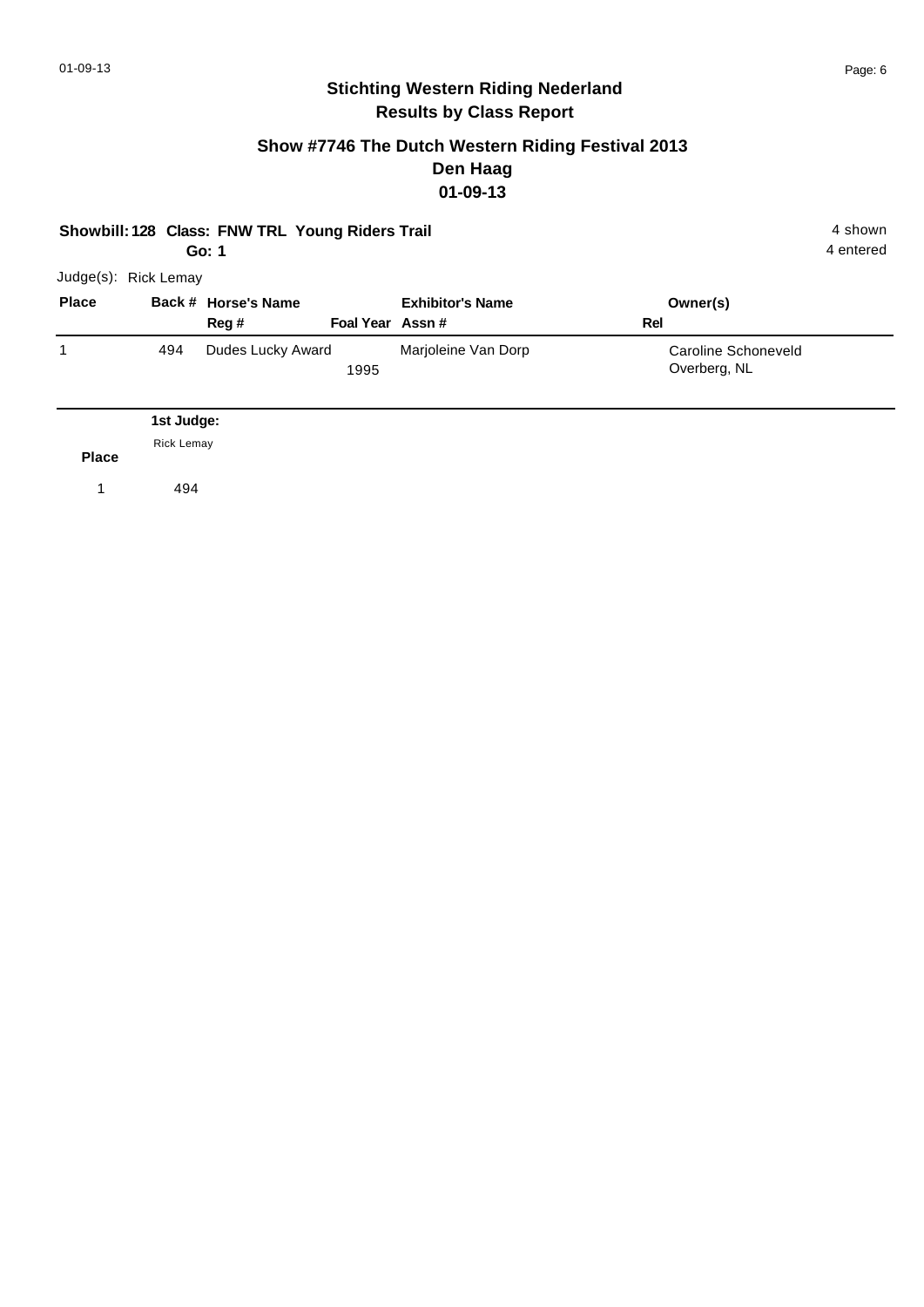# **Show #7745 The Dutch Western Riding Festival 2013 Den Haag 01-09-13**

**Showbill: 129 Class: DAWRA TRL1 Trail Amateur/Open** 4 shown

**Go: 1**

81 128 235

2 3 4

Judge(s): Sylvia Katschker

| <b>Place</b> |                     | Back # Horse's Name<br>Reg# | Foal Year Assn# | <b>Exhibitor's Name</b>               | Rel | Owner(s)                                     |
|--------------|---------------------|-----------------------------|-----------------|---------------------------------------|-----|----------------------------------------------|
| $\mathbf{1}$ | 397                 | Nepass<br>DAWRA - A10013    | 1997            | Anja Diephout                         | Z   | Anja Diephout<br>Tinte, NL                   |
| 2            | 81                  | Penthor                     | 1994            | Angela Van Duyvenbode                 | Z   | Angela Van Duyvenbode<br>Wesuwe-Siedlung, DL |
| 3            | 128                 | Fabanco                     | 2001            | Paulette Zorn                         | Z   | Paulette Zorn<br>Koekange, NL                |
| 4            | 235                 | Nasedo                      | 2000            | Eveline Verhaar<br><b>DAWRA - 089</b> | Z   | Eveline Verhaar<br>Akersloot, NL             |
|              | 1st Judge:          |                             |                 |                                       |     |                                              |
| <b>Place</b> | Sylvia<br>Katschker |                             |                 |                                       |     |                                              |
| 1            | 397                 |                             |                 |                                       |     |                                              |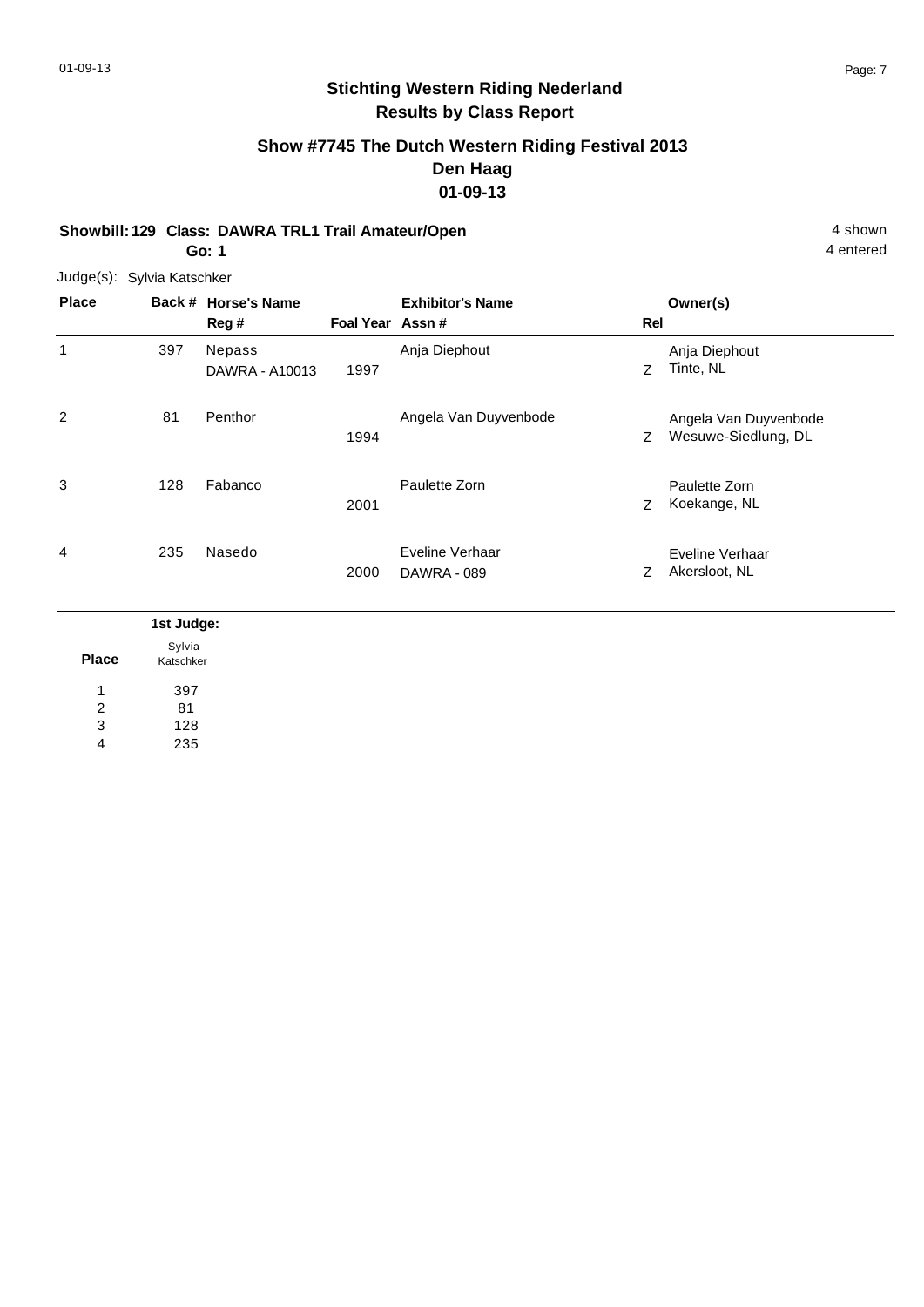# **Show #7746 The Dutch Western Riding Festival 2013 Den Haag 01-09-13**

**Showbill: 129 Class: DAWRA TRL1 Trail Amateur/Open** 4 shown

**Go: 1**

4 entered

Judge(s): Rick Lemay

| <b>Place</b>               |                  | Back # Horse's Name      |                  | <b>Exhibitor's Name</b>               |     | Owner(s)                                     |
|----------------------------|------------------|--------------------------|------------------|---------------------------------------|-----|----------------------------------------------|
|                            |                  | Reg#                     | Foal Year Assn # |                                       | Rel |                                              |
| 1                          | 397              | Nepass<br>DAWRA - A10013 | 1997             | Anja Diephout                         | Z   | Anja Diephout<br>Tinte, NL                   |
| $\overline{2}$             | 81               | Penthor                  | 1994             | Angela Van Duyvenbode                 | Z   | Angela Van Duyvenbode<br>Wesuwe-Siedlung, DL |
| 3                          | 128              | Fabanco                  | 2001             | Paulette Zorn                         | Z   | Paulette Zorn<br>Koekange, NL                |
| 4                          | 235              | Nasedo                   | 2000             | Eveline Verhaar<br><b>DAWRA - 089</b> | Z   | Eveline Verhaar<br>Akersloot, NL             |
|                            | 1st Judge:       |                          |                  |                                       |     |                                              |
| <b>Place</b>               | Rick Lemay       |                          |                  |                                       |     |                                              |
| 1                          | 397              |                          |                  |                                       |     |                                              |
| $\boldsymbol{2}$<br>3<br>4 | 81<br>128<br>235 |                          |                  |                                       |     |                                              |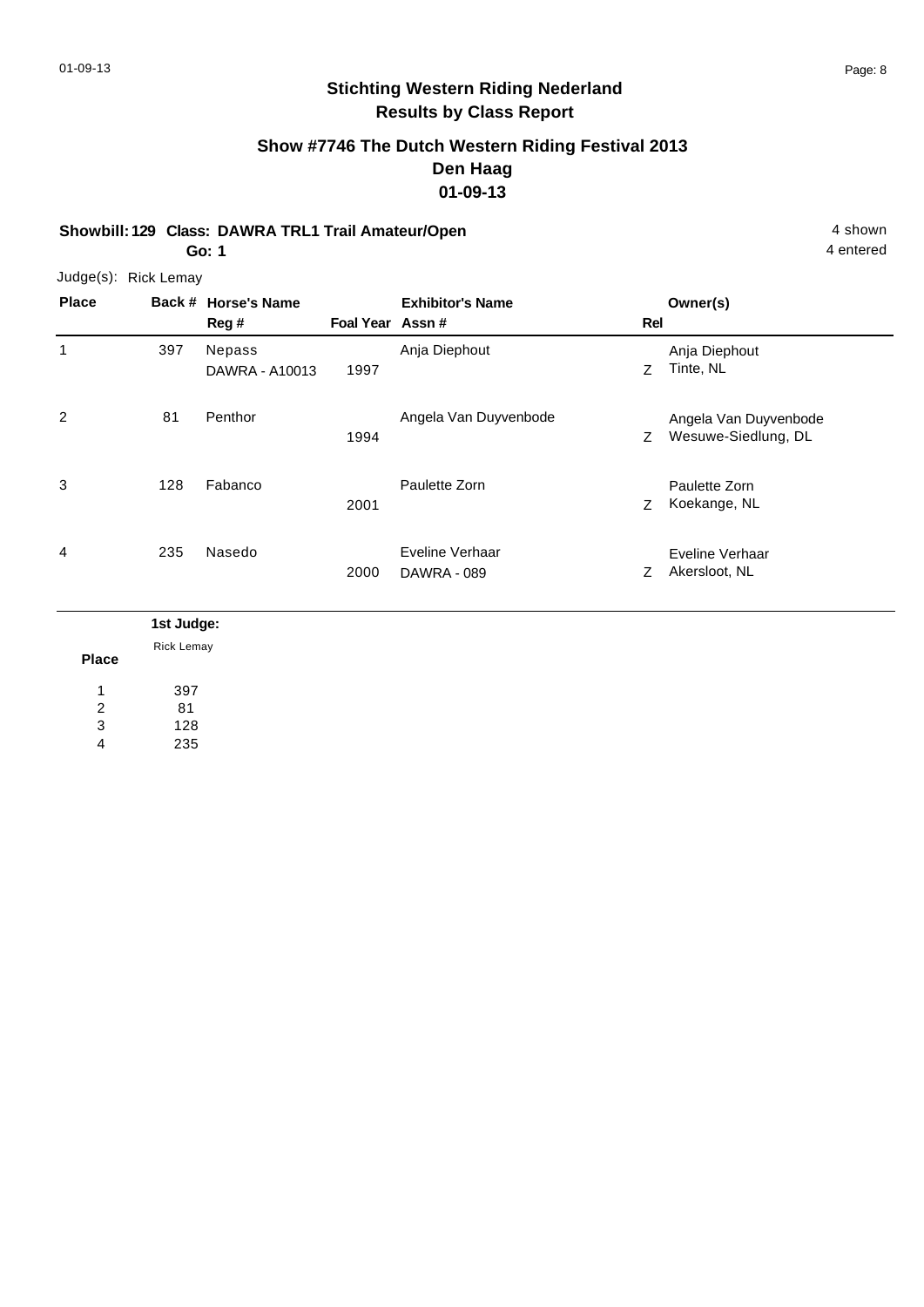# **Show #7745 The Dutch Western Riding Festival 2013 Den Haag 01-09-13**

#### **Showbill: 130 Class: WRAN FVH2 FINAL L2 VERSATILE** 5 Shown

**Go: 1**

Judge(s): Sylvia Katschker

| <b>Place</b>   |          | Back # Horse's Name<br>Reg # | Foal Year Assn# | <b>Exhibitor's Name</b>                    | Rel | Owner(s)                              |
|----------------|----------|------------------------------|-----------------|--------------------------------------------|-----|---------------------------------------|
| 1              | 250      | <b>BQ Blind Date</b>         | 2001            | Fleur Medema<br><b>WRAN - 7089</b>         | Z   | Fleur Medema<br>Appingedam, NL        |
| $\overline{2}$ | 331      | Diamond Lynnea               | 2000            | Murray Ford                                | Z   | Murray Ford<br>Kootwijkerbroek, NL    |
| 3              | 444      | Amber                        | 2004            | Danielle Van Leeuwen<br><b>WRAN - 9026</b> | Z   | Danielle Van Leeuwen<br>Beverwijk, NL |
| 4              | 465      | Leo                          | 2000            | Stefanie Leeuwen Van                       | Z   | Stefanie Leeuwen Van                  |
|                | DQ<br>34 | Lawmans Quincy               | 2001            | Jolanda Brummans<br><b>WRAN - 2749</b>     |     | John En Jolanda Brummans              |

|              | 1st Judge:          |
|--------------|---------------------|
| <b>Place</b> | Sylvia<br>Katschker |
| л            | 250                 |
| 2            | 331                 |
| 3            | 444                 |
| 4            | 465                 |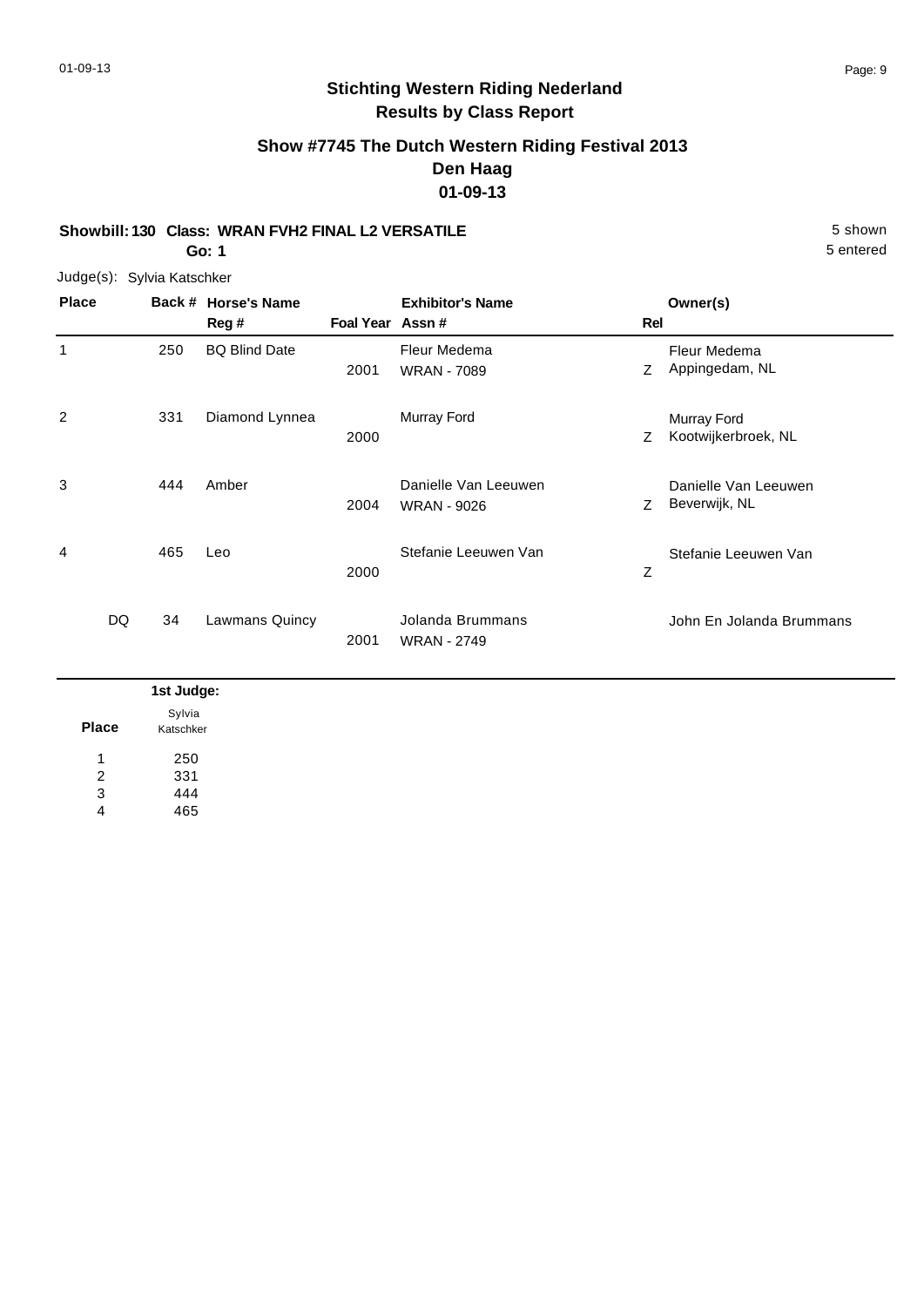5 entered

# **Stichting Western Riding Nederland Results by Class Report**

**Show #7746 The Dutch Western Riding Festival 2013 Den Haag 01-09-13**

#### **Showbill: 130 Class: WRAN FVH2 FINAL L2 VERSATILE** 5 Shown

**Go: 1**

Judge(s): Rick Lemay

| <b>Place</b> | Back #   | <b>Horse's Name</b><br>Reg # | Foal Year Assn# | <b>Exhibitor's Name</b>                    | Rel | Owner(s)                              |
|--------------|----------|------------------------------|-----------------|--------------------------------------------|-----|---------------------------------------|
| 1            | 250      | <b>BQ Blind Date</b>         | 2001            | Fleur Medema<br><b>WRAN - 7089</b>         | Z   | Fleur Medema<br>Appingedam, NL        |
| 2            | 331      | Diamond Lynnea               | 2000            | Murray Ford                                | Z   | Murray Ford<br>Kootwijkerbroek, NL    |
| 3            | 444      | Amber                        | 2004            | Danielle Van Leeuwen<br><b>WRAN - 9026</b> | Z   | Danielle Van Leeuwen<br>Beverwijk, NL |
| 4            | 465      | Leo                          | 2000            | Stefanie Leeuwen Van                       | Z   | Stefanie Leeuwen Van                  |
|              | DQ<br>34 | Lawmans Quincy               | 2001            | Jolanda Brummans<br><b>WRAN - 2749</b>     |     | John En Jolanda Brummans              |

|              | 1st Judge: |
|--------------|------------|
|              | Rick Lemay |
| <b>Place</b> |            |
| 1            | 250        |
| 2            | 331        |
| 3            | 444        |
| 4            | 465        |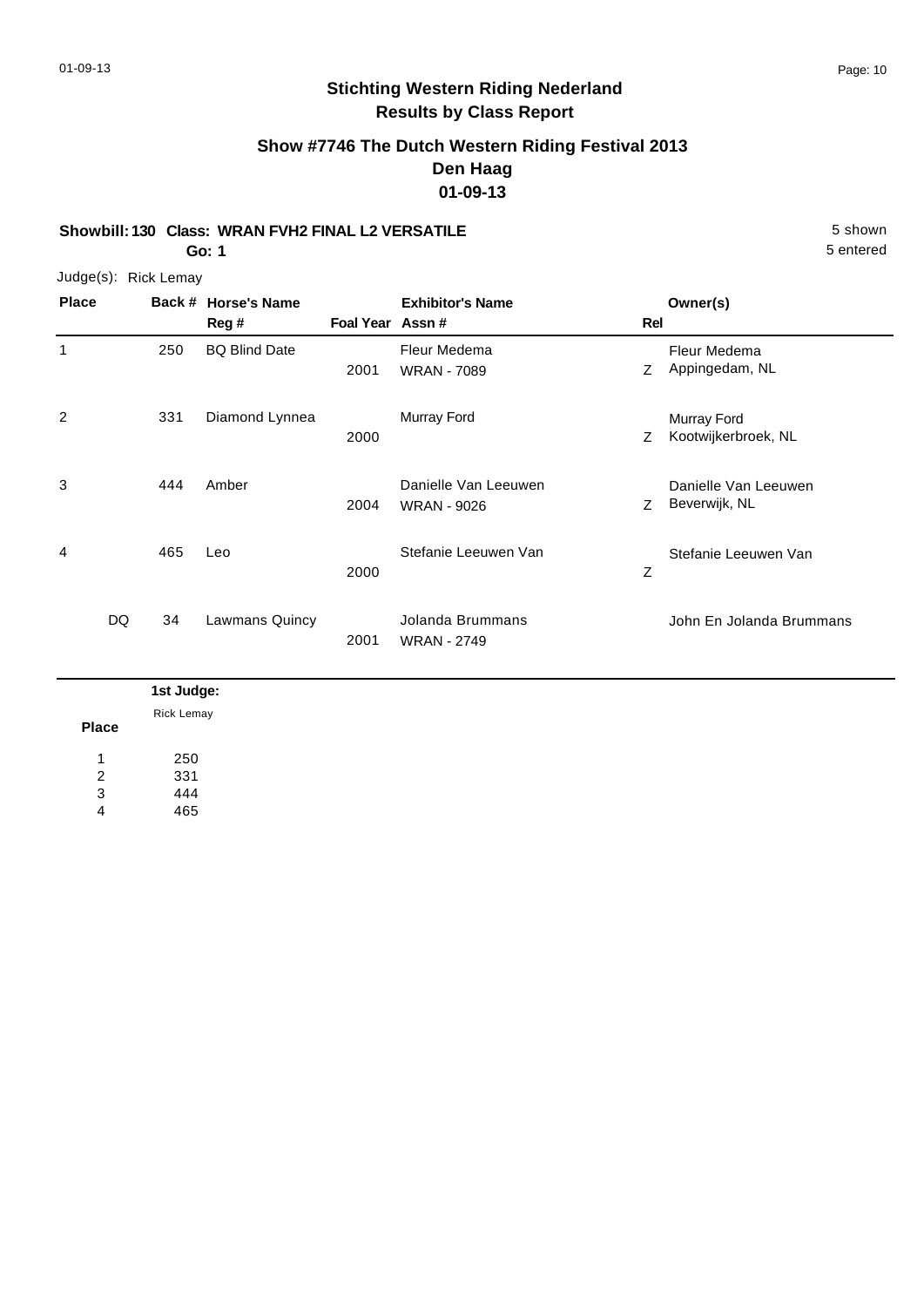#### **Show #7745 The Dutch Western Riding Festival 2013 Den Haag 01-09-13**

# **Showbill: 131 Class: WRAN FVH1 FINAL L1 VERSATILE** 2 shown

**Go: 1**

2 entered

|  | Judge(s): Sylvia Katschker |  |
|--|----------------------------|--|
|--|----------------------------|--|

| <b>Place</b> |    |                     | Back # Horse's Name<br>Reg# | Foal Year Assn# | <b>Exhibitor's Name</b>                        | Rel | Owner(s)                                     |
|--------------|----|---------------------|-----------------------------|-----------------|------------------------------------------------|-----|----------------------------------------------|
| 1            |    | 31                  | Scorpio                     | 1998            | Krista Sterrenburg                             | Ζ   | Krista Sterrenburg<br>Krimpen A/D IJssel, NL |
|              | DQ | 420                 | Jolene's Joy                | 2000            | Alice Zijlstra-Hijmering<br><b>WRAN - 2771</b> | Ζ   | Alice Zijlstra-Hijmering<br>Amersfoort, NL   |
| 1st Judge:   |    |                     |                             |                 |                                                |     |                                              |
| <b>Place</b> |    | Sylvia<br>Katschker |                             |                 |                                                |     |                                              |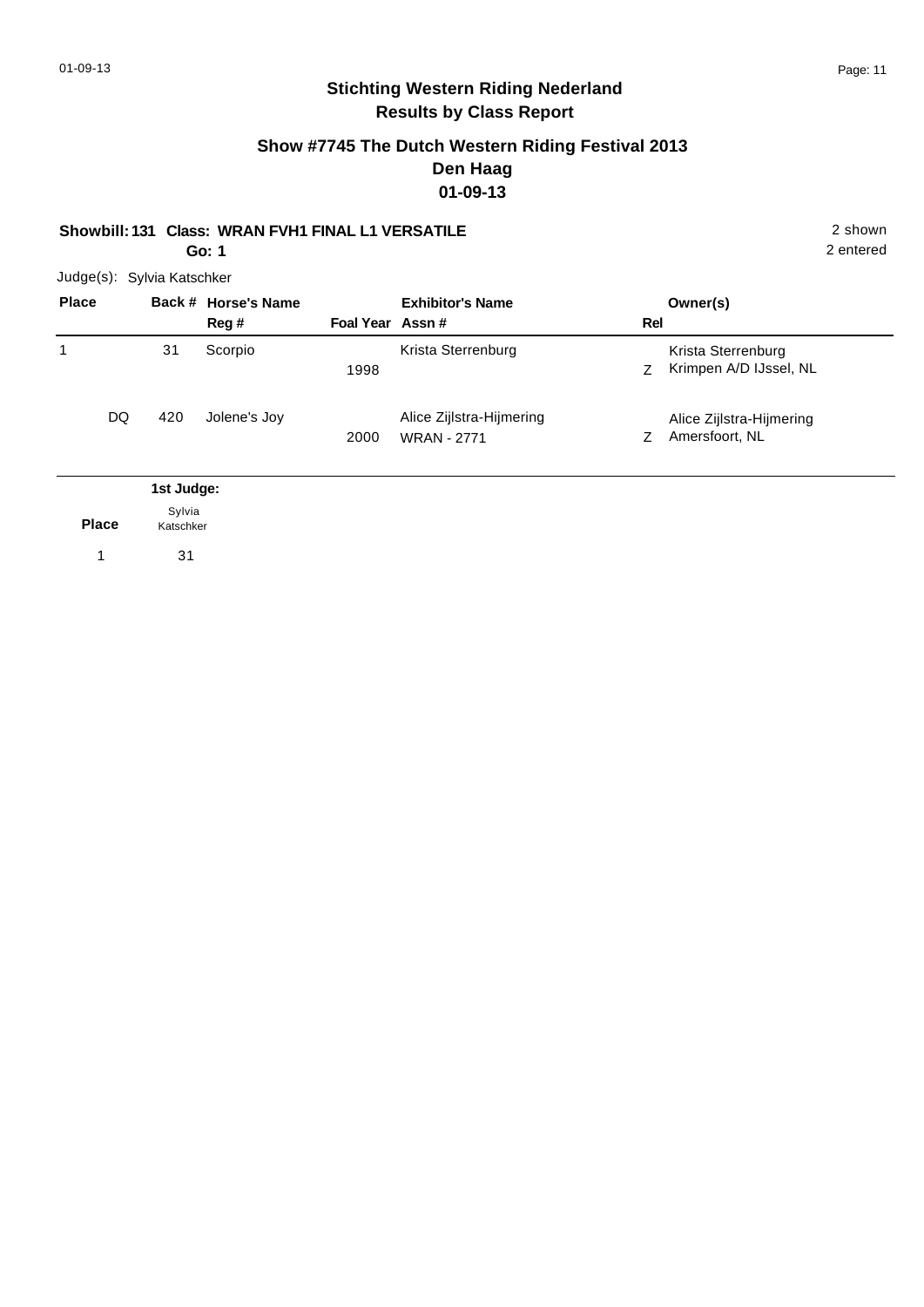# **Stichting Western Riding Nederland Results by Class Report**

#### **Show #7746 The Dutch Western Riding Festival 2013 Den Haag 01-09-13**

**Showbill: 131 Class: WRAN FVH1 FINAL L1 VERSATILE** 2 shown

**Go: 1**

2 entered

| <b>Place</b> |                                 | Back # Horse's Name |                 | <b>Exhibitor's Name</b>                        |     | Owner(s)                                     |
|--------------|---------------------------------|---------------------|-----------------|------------------------------------------------|-----|----------------------------------------------|
|              |                                 | Reg#                | Foal Year Assn# |                                                | Rel |                                              |
| 1            | 31                              | Scorpio             | 1998            | Krista Sterrenburg                             | Z.  | Krista Sterrenburg<br>Krimpen A/D IJssel, NL |
| DQ.          | 420                             | Jolene's Joy        | 2000            | Alice Zijlstra-Hijmering<br><b>WRAN - 2771</b> | Z.  | Alice Zijlstra-Hijmering<br>Amersfoort, NL   |
|              | 1st Judge:<br><b>Rick Lemay</b> |                     |                 |                                                |     |                                              |

**Place**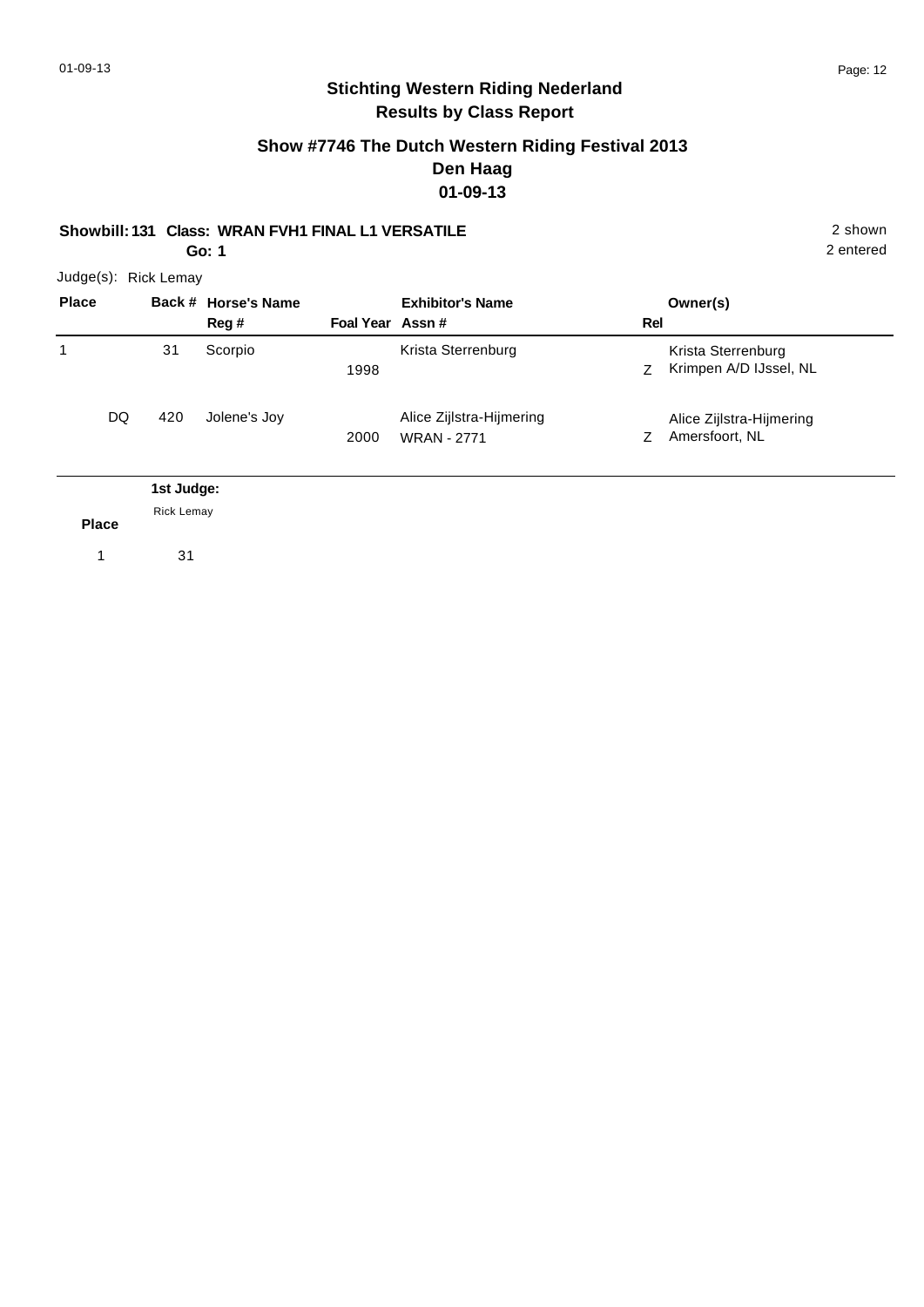# **Show #7745 The Dutch Western Riding Festival 2013 Den Haag 01-09-13**

**Showbill: 132 Class: DAWRA VH1 Versatile Amateur/Open** 3 shown **Go: 1**

Judge(s): Sylvia Katschker

| <b>Place</b> |                             | Back # Horse's Name<br>Reg #    | Foal Year Assn# | <b>Exhibitor's Name</b> | Rel | Owner(s)                                     |
|--------------|-----------------------------|---------------------------------|-----------------|-------------------------|-----|----------------------------------------------|
| 1            | 397                         | <b>Nepass</b><br>DAWRA - A10013 | 1997            | Anja Diephout           | Z.  | Anja Diephout<br>Tinte, NL                   |
| 2            | 31                          | Scorpio                         | 1998            | Krista Sterrenburg      | Z   | Krista Sterrenburg<br>Krimpen A/D IJssel, NL |
| 3            | 81                          | Penthor                         | 1994            | Angela Van Duyvenbode   | Ζ   | Angela Van Duyvenbode<br>Wesuwe-Siedlung, DL |
|              | 1st Judge:<br>$\sim$ $\sim$ |                                 |                 |                         |     |                                              |

| Place | Sylvia<br>Katschker |  |  |  |  |
|-------|---------------------|--|--|--|--|
| 1     | 397                 |  |  |  |  |
| 2     | 31                  |  |  |  |  |
| વ     | 81                  |  |  |  |  |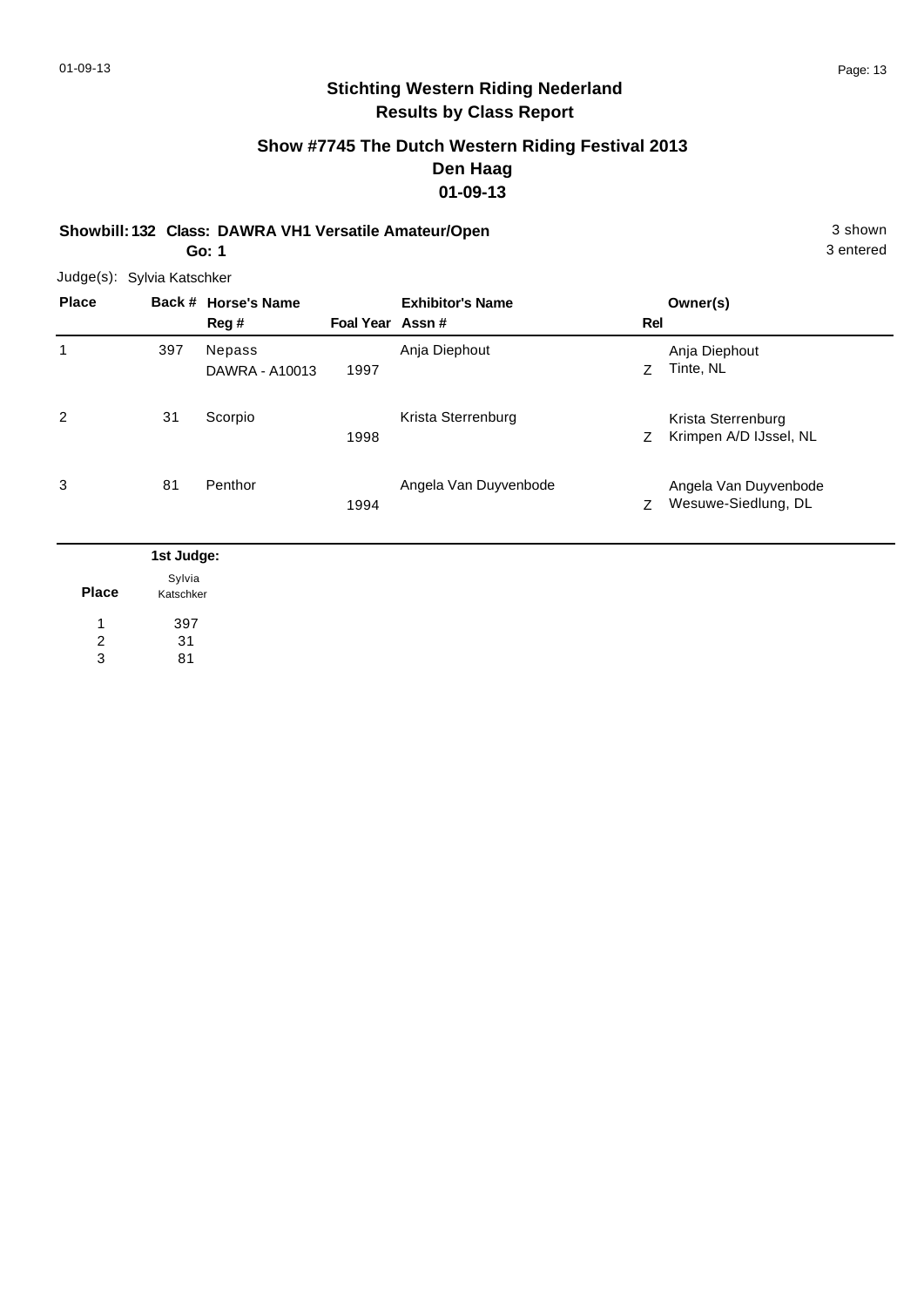# **Show #7746 The Dutch Western Riding Festival 2013 Den Haag 01-09-13**

**Showbill: 132 Class: DAWRA VH1 Versatile Amateur/Open** 3 shown **Go: 1**

3 entered

| Judge(s): Rick Lemay |            |                     |                 |                         |     |                        |  |  |
|----------------------|------------|---------------------|-----------------|-------------------------|-----|------------------------|--|--|
| <b>Place</b>         |            | Back # Horse's Name |                 | <b>Exhibitor's Name</b> |     | Owner(s)               |  |  |
|                      |            | Reg#                | Foal Year Assn# |                         | Rel |                        |  |  |
| 1                    | 397        | Nepass              |                 | Anja Diephout           |     | Anja Diephout          |  |  |
|                      |            | DAWRA - A10013      | 1997            |                         | Z   | Tinte, NL              |  |  |
| 2                    | 31         | Scorpio             |                 | Krista Sterrenburg      |     | Krista Sterrenburg     |  |  |
|                      |            |                     | 1998            |                         | Z   | Krimpen A/D IJssel, NL |  |  |
| 3                    | 81         | Penthor             |                 | Angela Van Duyvenbode   |     | Angela Van Duyvenbode  |  |  |
|                      |            |                     | 1994            |                         | Z   | Wesuwe-Siedlung, DL    |  |  |
|                      | 1st Judge: |                     |                 |                         |     |                        |  |  |
| <b>Place</b>         | Rick Lemay |                     |                 |                         |     |                        |  |  |

397 31 1 2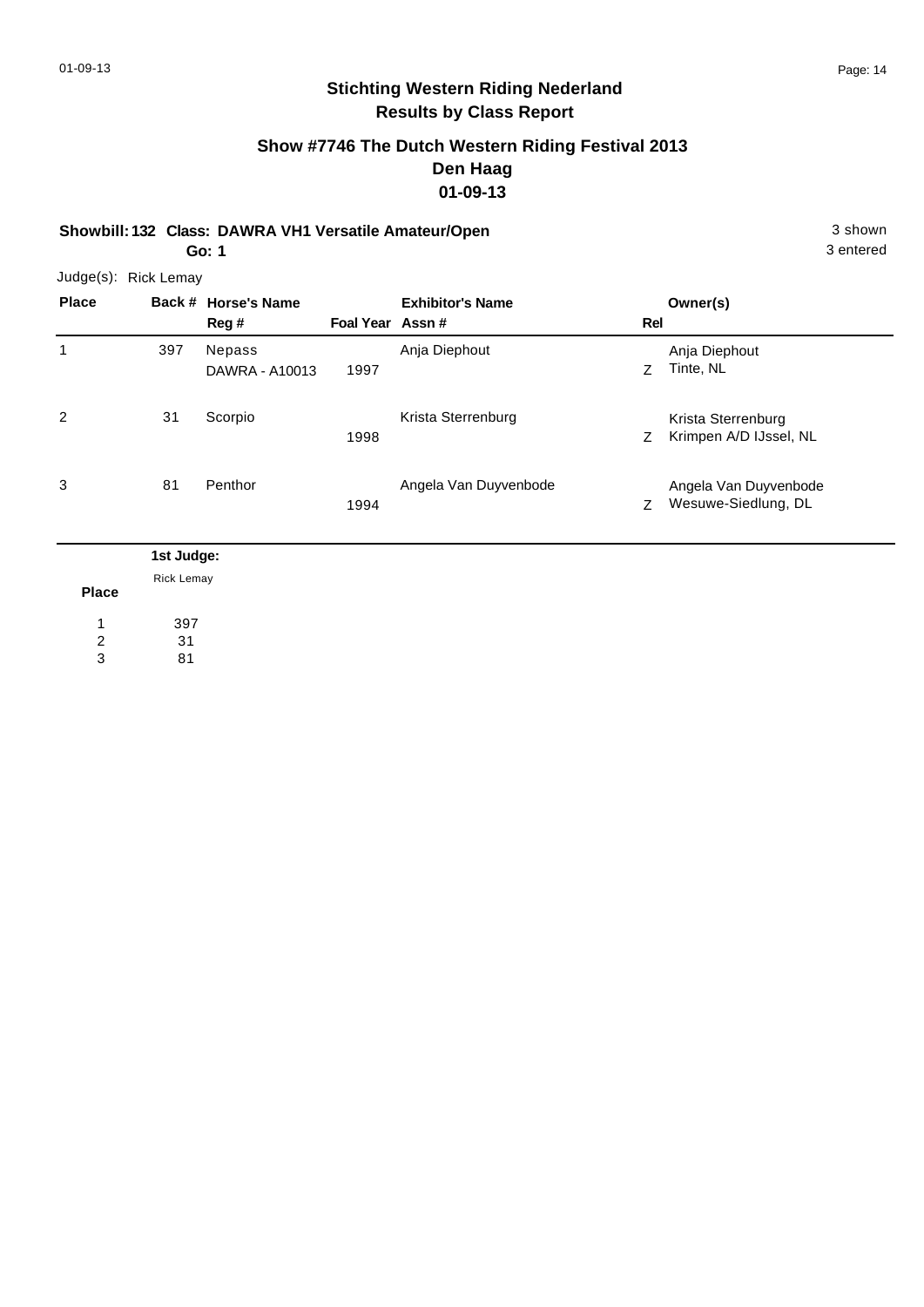# **Show #7745 The Dutch Western Riding Festival 2013 Den Haag 01-09-13**

**Showbill: 134 Class: DAWRA WP1 Pleasure Amateur/Open** 8 Shown 8 Shown **Go: 1**

Judge(s): Sylvia Katschker

| <b>Place</b> |     | Back # Horse's Name<br>Reg # | Foal Year Assn # | <b>Exhibitor's Name</b>                  | Rel | Owner(s)                                     |
|--------------|-----|------------------------------|------------------|------------------------------------------|-----|----------------------------------------------|
| $\mathbf{1}$ | 397 | Nepass<br>DAWRA - A10013     | 1997             | Anja Diephout                            | Z   | Anja Diephout<br>Tinte, NL                   |
| 2            | 81  | Penthor                      | 1994             | Angela Van Duyvenbode                    | Z   | Angela Van Duyvenbode<br>Wesuwe-Siedlung, DL |
| 3            | 274 | Amal-Casimir                 | 1999             | Patricia Bolleboom<br><b>DAWRA - 082</b> | Z   | Patricia Bolleboom<br>Delft, NL              |
| 4            | 31  | Scorpio                      | 1998             | Krista Sterrenburg                       | Z   | Krista Sterrenburg<br>Krimpen A/D IJssel, NL |
| 5            | 58  | Serenada M                   | 2006             | Jessica Verstegen                        | Z   | Jessica Verstegen<br>Oss, NL                 |
| 6            | 128 | Fabanco                      | 2001             | Paulette Zorn                            | Ζ   | Paulette Zorn<br>Koekange, NL                |
| 7            | 235 | Nasedo                       | 2000             | Eveline Verhaar<br><b>DAWRA - 089</b>    | Z.  | Eveline Verhaar<br>Akersloot, NL             |

|                | 1st Judge:          |
|----------------|---------------------|
| <b>Place</b>   | Sylvia<br>Katschker |
| и              | 397                 |
| $\overline{2}$ | 81                  |
| 3              | 274                 |
| 4              | 31                  |
| 5              | 58                  |
| 6              | 128                 |
| $\overline{7}$ | 235                 |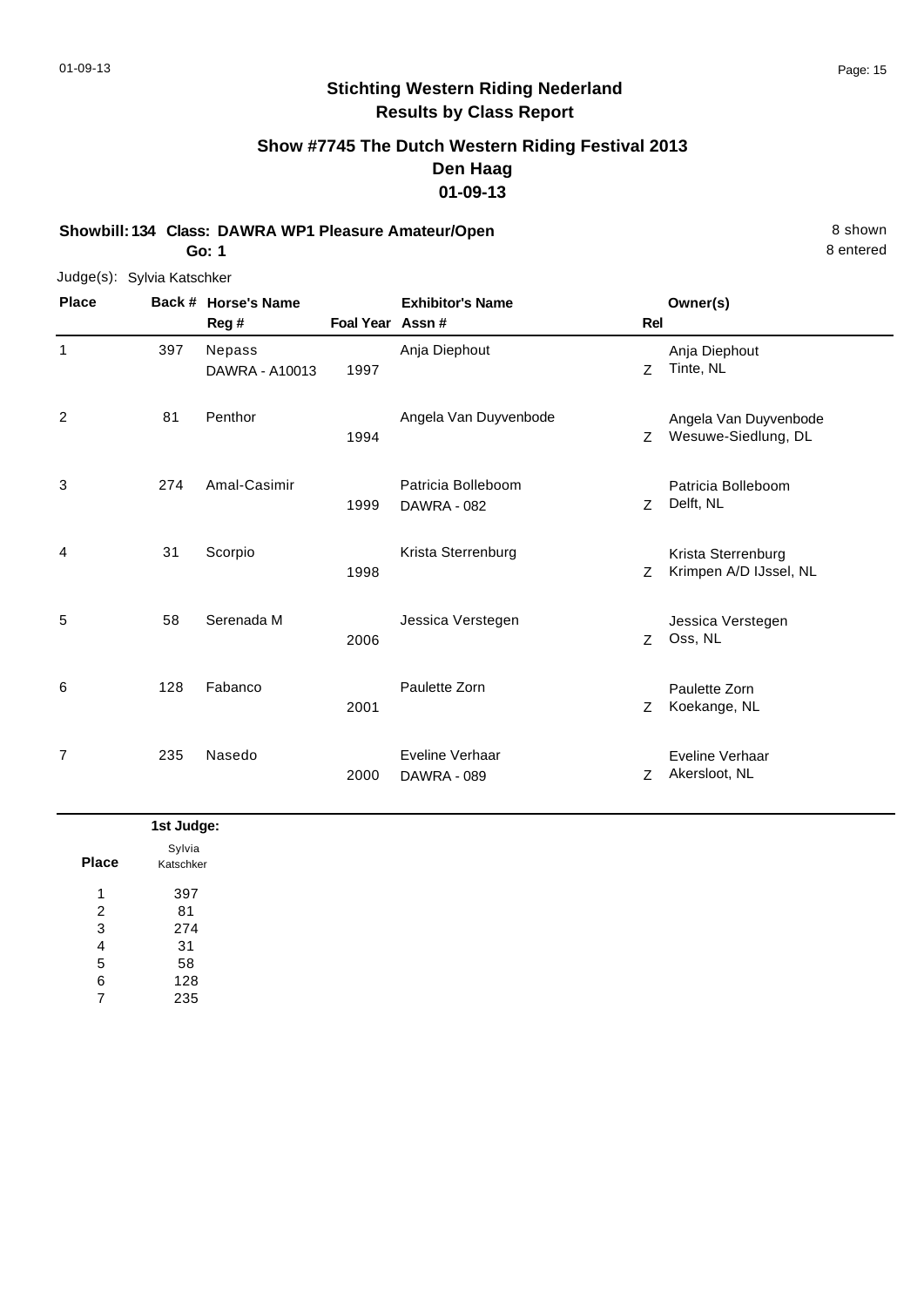# **Show #7746 The Dutch Western Riding Festival 2013 Den Haag 01-09-13**

**Showbill: 134 Class: DAWRA WP1 Pleasure Amateur/Open** 8 Shown 8 Shown **Go: 1**

Judge(s): Rick Lemay

| <b>Place</b> |     | Back # Horse's Name<br>Reg # | Foal Year Assn # | <b>Exhibitor's Name</b>                  | <b>Rel</b> | Owner(s)                                     |
|--------------|-----|------------------------------|------------------|------------------------------------------|------------|----------------------------------------------|
| $\mathbf{1}$ | 397 | Nepass<br>DAWRA - A10013     | 1997             | Anja Diephout                            | Z          | Anja Diephout<br>Tinte, NL                   |
| 2            | 274 | Amal-Casimir                 | 1999             | Patricia Bolleboom<br><b>DAWRA - 082</b> | Z          | Patricia Bolleboom<br>Delft, NL              |
| 3            | 235 | Nasedo                       | 2000             | Eveline Verhaar<br><b>DAWRA - 089</b>    | Z          | Eveline Verhaar<br>Akersloot, NL             |
| 4            | 81  | Penthor                      | 1994             | Angela Van Duyvenbode                    | Z          | Angela Van Duyvenbode<br>Wesuwe-Siedlung, DL |
| 5            | 31  | Scorpio                      | 1998             | Krista Sterrenburg                       | Z          | Krista Sterrenburg<br>Krimpen A/D IJssel, NL |
| 6            | 128 | Fabanco                      | 2001             | Paulette Zorn                            | Z          | Paulette Zorn<br>Koekange, NL                |
| 7            | 58  | Serenada M                   | 2006             | Jessica Verstegen                        | Z.         | Jessica Verstegen<br>Oss, NL                 |

|              | 1st Judge: |
|--------------|------------|
| <b>Place</b> | Rick Lemay |
| 1            | 397        |
| 2            | 274        |
| 3            | 235        |
| 4            | 81         |
| 5            | 31         |
| 6            | 128        |
| 7            | 58         |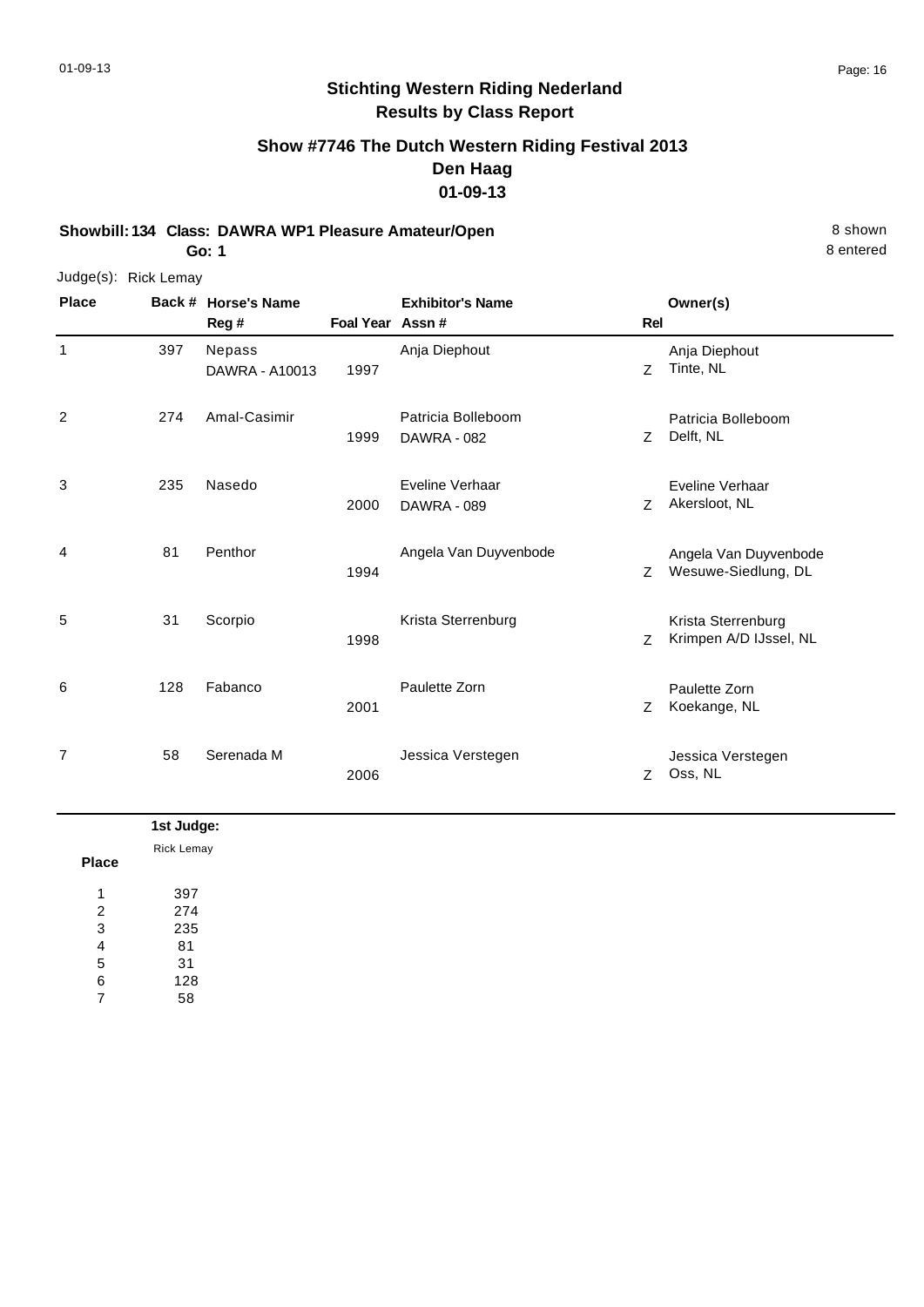# **Show #7745 The Dutch Western Riding Festival 2013 Den Haag 01-09-13**

**Showbill: 135 Class: FNW WP1 Young Riders Western Pleasure** 3 shown **Go: 1**

3 entered

Judge(s): Sylvia Katschker

| <b>Place</b> |                   | Back # Horse's Name<br>Reg # | Foal Year Assn# | <b>Exhibitor's Name</b> | Rel | Owner(s)                            |
|--------------|-------------------|------------------------------|-----------------|-------------------------|-----|-------------------------------------|
| 1            | 415               | <b>Blacks One Hot Lady</b>   |                 | Amber Ter Rele          | Z.  | Amber Ter Rele<br>Baarn, NL         |
| 2            | 494               | Dudes Lucky Award            | 1995            | Marjoleine Van Dorp     |     | Caroline Schoneveld<br>Overberg, NL |
| 3            | 36                | LL Maxys Blue Freckle        | 2005            | Dani Eijer              |     | Giliam Straaten Van Der<br>Ede, NL  |
|              | died to calculate |                              |                 |                         |     |                                     |

|              | 1st Judge:          |
|--------------|---------------------|
| <b>Place</b> | Sylvia<br>Katschker |
| 1            | 415                 |
| 2            | 494                 |
| 3            | 36                  |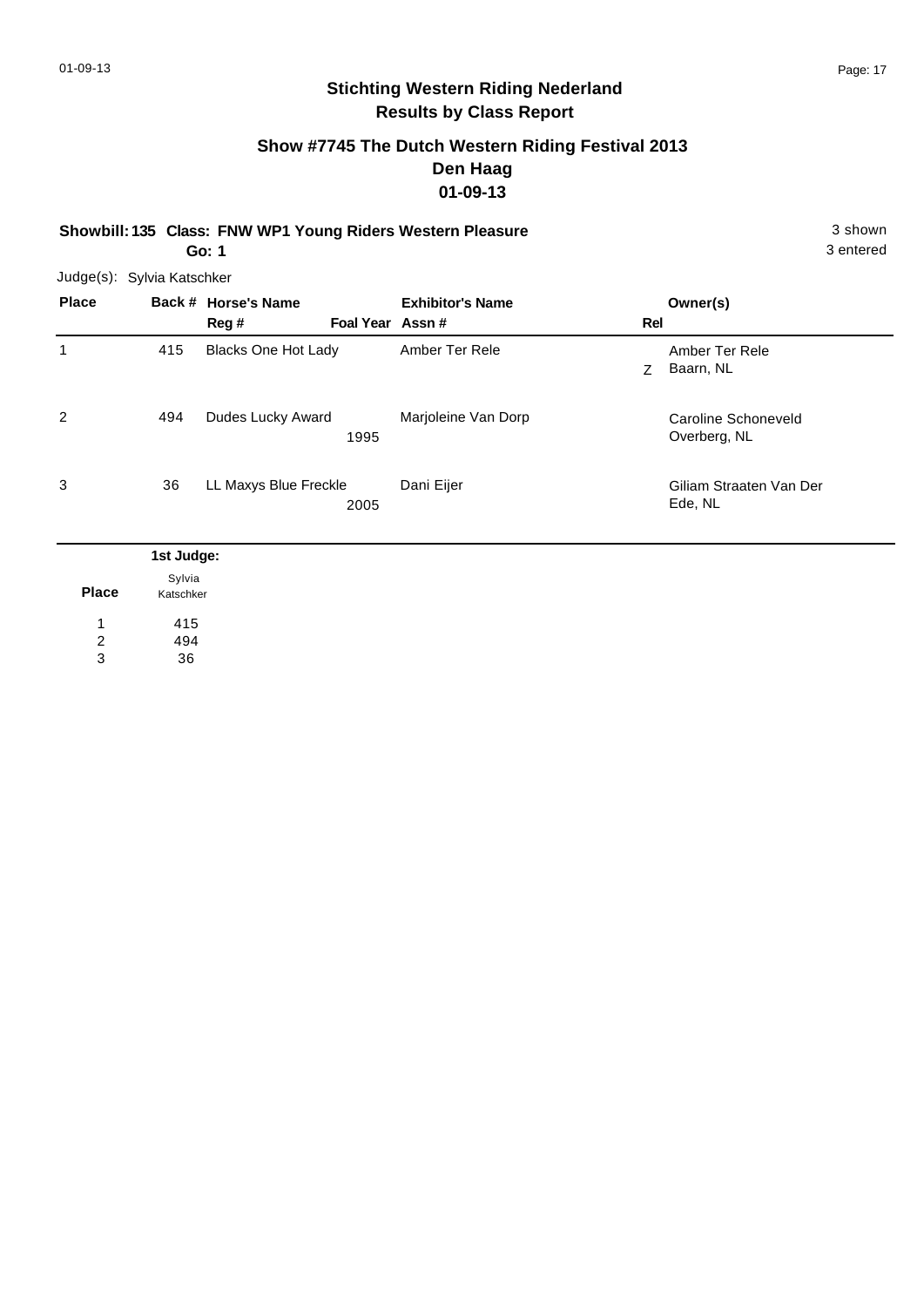# **Show #7746 The Dutch Western Riding Festival 2013 Den Haag 01-09-13**

**Showbill: 135 Class: FNW WP1 Young Riders Western Pleasure** 3 shown **Go: 1**

| <b>Place</b> |     | Back # Horse's Name           | <b>Exhibitor's Name</b> |     | Owner(s)                            |
|--------------|-----|-------------------------------|-------------------------|-----|-------------------------------------|
|              |     | Reg#<br>Foal Year Assn#       |                         | Rel |                                     |
| 1            | 415 | <b>Blacks One Hot Lady</b>    | Amber Ter Rele          | Z   | Amber Ter Rele<br>Baarn, NL         |
| 2            | 494 | Dudes Lucky Award<br>1995     | Marjoleine Van Dorp     |     | Caroline Schoneveld<br>Overberg, NL |
| 3            | 36  | LL Maxys Blue Freckle<br>2005 | Dani Eijer              |     | Giliam Straaten Van Der<br>Ede, NL  |

|                         | 1st Judge: |
|-------------------------|------------|
|                         | Rick Lemay |
| <b>Place</b>            |            |
|                         | 415        |
| $\overline{\mathbf{c}}$ | 494        |
| 3                       | 36         |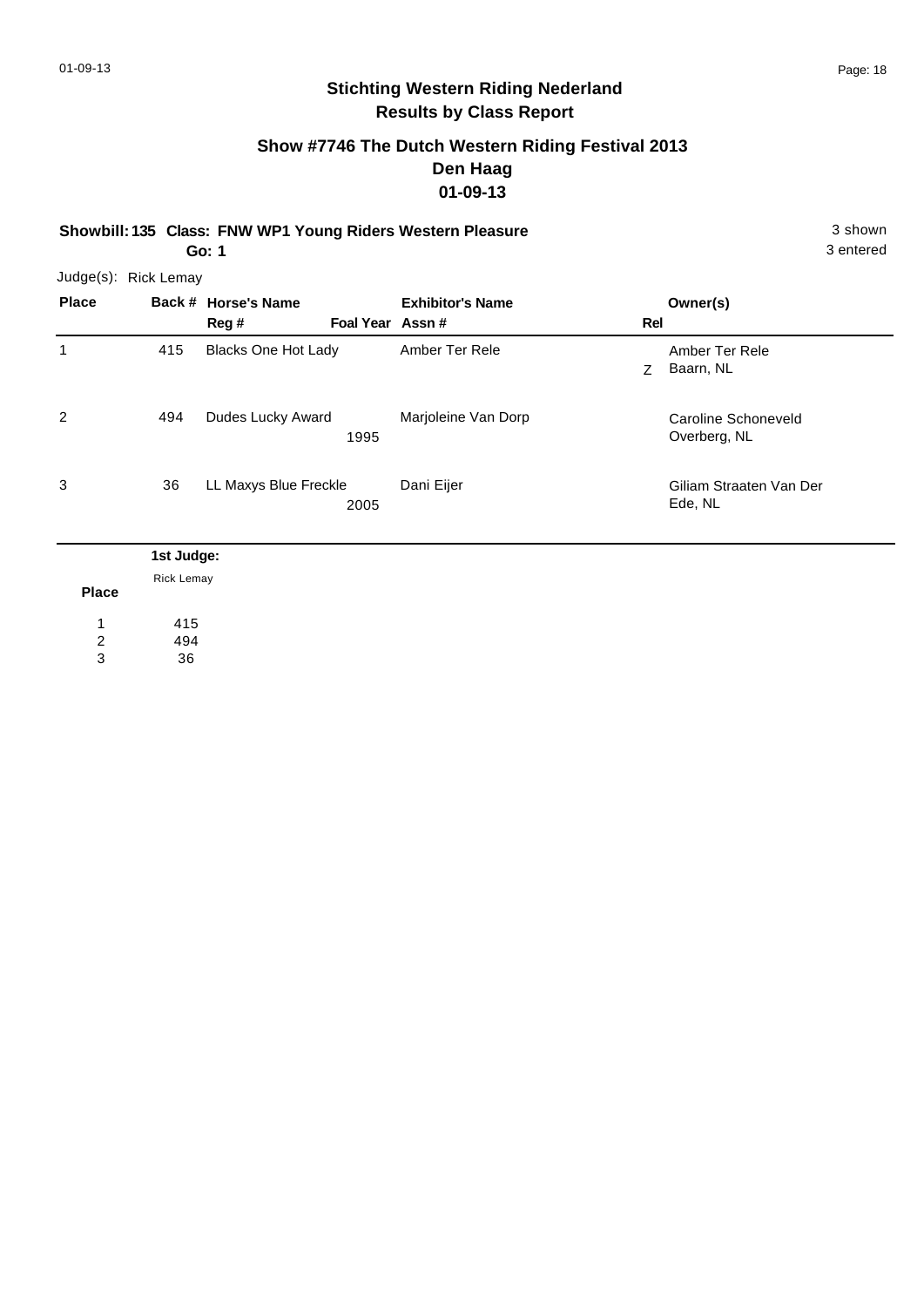# **Show #7745 The Dutch Western Riding Festival 2013 Den Haag 01-09-13**

**Showbill: 136 Class: DAWRA WH1 Horsemanship Amateur/Open** 8 shown **Go: 1**

Judge(s): Sylvia Katschker **Back # Horse's Name Place Owner(s) Reg # Assn # Foal Year Rel Exhibitor's Name** 1 1998 **Z** Krimpen A/D IJssel, NL Krista Sterrenburg 31 Scorpio Krista Sterrenburg 2 Z 2001 Koekange, NL Paulette Zorn 128 Fabanco Paulette Zorn 3 Z 1997 Tinte, NL Anja Diephout Nepass DAWRA - A10013 397 Anja Diephout 4 7 Delft, NL Patricia Bolleboom 1999 Delft, NL DAWRA - 082 Amal-Casimir Patricia Bolleboom 274 5 Z 1994 Wesuwe-Siedlung, DL Angela Van Duyvenbode 81 Penthor **Angela Van Duyvenbode** 6 Z 2006 Oss, NL Jessica Verstegen 58 Serenada M Jessica Verstegen 7 2004 DAWRA - 167 Martin Communic Z Koudekerk AD Rijn, NL Suzanne Van Leeuwen S.A. Asiyah Suzanne Van Leeuwen DAWRA - 167 168 8 2000 DAWRA - 089 CHARL CONTROLLEY ARE ARESION, NL Eveline Verhaar Nasedo **Eveline Verhaar** DAWRA - 089 235

| 1st Judge:          |
|---------------------|
| Sylvia<br>Katschker |
| 31                  |
| 128                 |
| 397                 |
| 274                 |
| 81                  |
| 58                  |
| 168                 |
| 235                 |
|                     |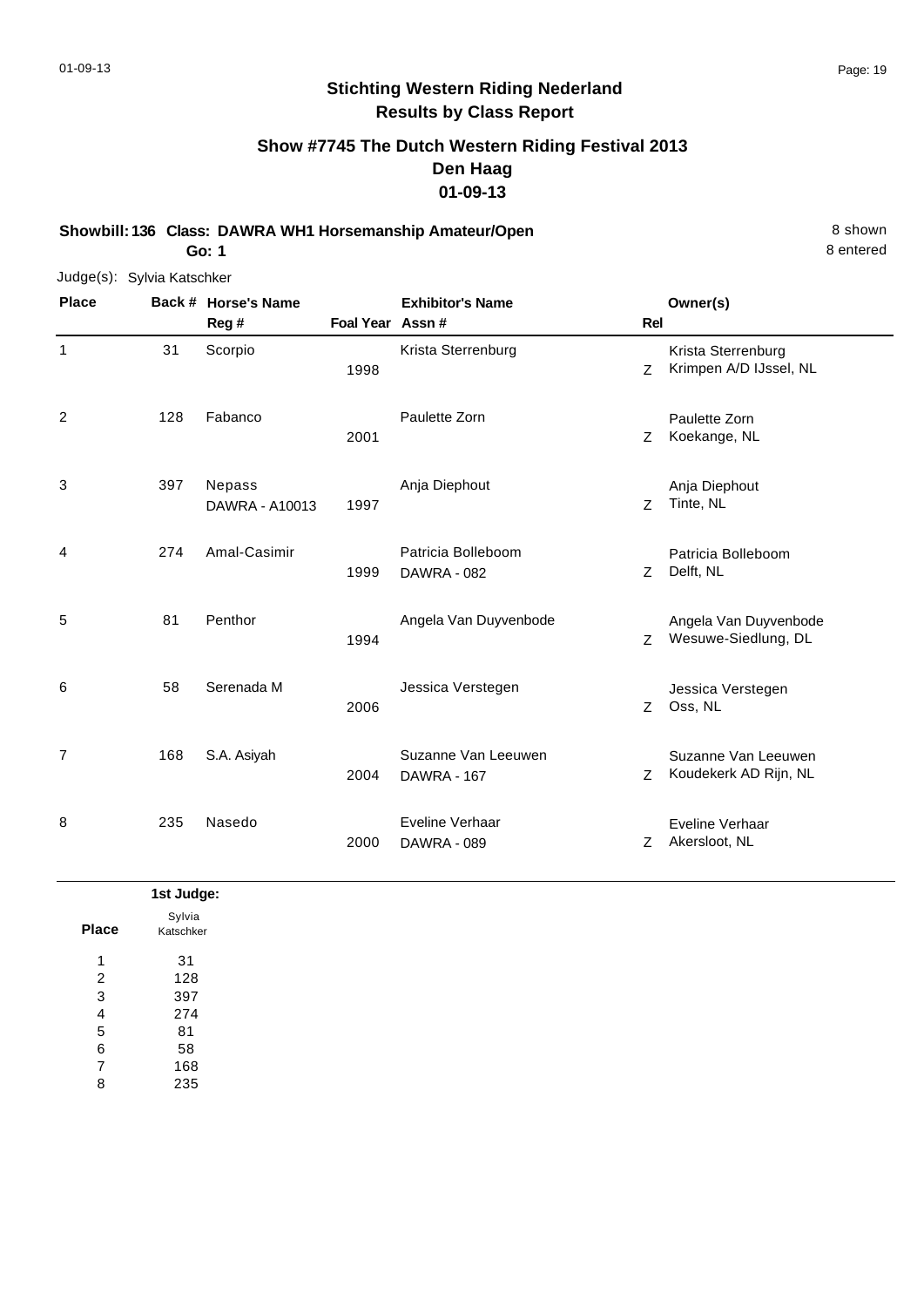# **Stichting Western Riding Nederland Results by Class Report**

# **Show #7746 The Dutch Western Riding Festival 2013 Den Haag 01-09-13**

**Showbill: 136 Class: DAWRA WH1 Horsemanship Amateur/Open** 8 shown 8 shown **Go: 1**

| Judge(s): Rick Lemay |     |                              |                  |                                           |                |                                              |
|----------------------|-----|------------------------------|------------------|-------------------------------------------|----------------|----------------------------------------------|
| <b>Place</b>         |     | Back # Horse's Name<br>Reg # | Foal Year Assn # | <b>Exhibitor's Name</b>                   | <b>Rel</b>     | Owner(s)                                     |
| $\mathbf{1}$         | 31  | Scorpio                      | 1998             | Krista Sterrenburg                        | Z              | Krista Sterrenburg<br>Krimpen A/D IJssel, NL |
| 2                    | 397 | Nepass<br>DAWRA - A10013     | 1997             | Anja Diephout                             | $\overline{z}$ | Anja Diephout<br>Tinte, NL                   |
| 3                    | 81  | Penthor                      | 1994             | Angela Van Duyvenbode                     | Z              | Angela Van Duyvenbode<br>Wesuwe-Siedlung, DL |
| 4                    | 128 | Fabanco                      | 2001             | Paulette Zorn                             | Z              | Paulette Zorn<br>Koekange, NL                |
| 5                    | 274 | Amal-Casimir                 | 1999             | Patricia Bolleboom<br>DAWRA - 082         | Z              | Patricia Bolleboom<br>Delft, NL              |
| 6                    | 58  | Serenada M                   | 2006             | Jessica Verstegen                         | Z              | Jessica Verstegen<br>Oss, NL                 |
| $\overline{7}$       | 168 | S.A. Asiyah                  | 2004             | Suzanne Van Leeuwen<br><b>DAWRA - 167</b> | Z              | Suzanne Van Leeuwen<br>Koudekerk AD Rijn, NL |
| 8                    | 235 | Nasedo                       | 2000             | Eveline Verhaar<br><b>DAWRA - 089</b>     | Z              | Eveline Verhaar<br>Akersloot, NL             |

|                | 1st Judge:        |
|----------------|-------------------|
| <b>Place</b>   | <b>Rick Lemay</b> |
| 1              | 31                |
| 2              | 397               |
| 3              | 81                |
| 4              | 128               |
| 5              | 274               |
| 6              | 58                |
| $\overline{7}$ | 168               |
| 8              | 235               |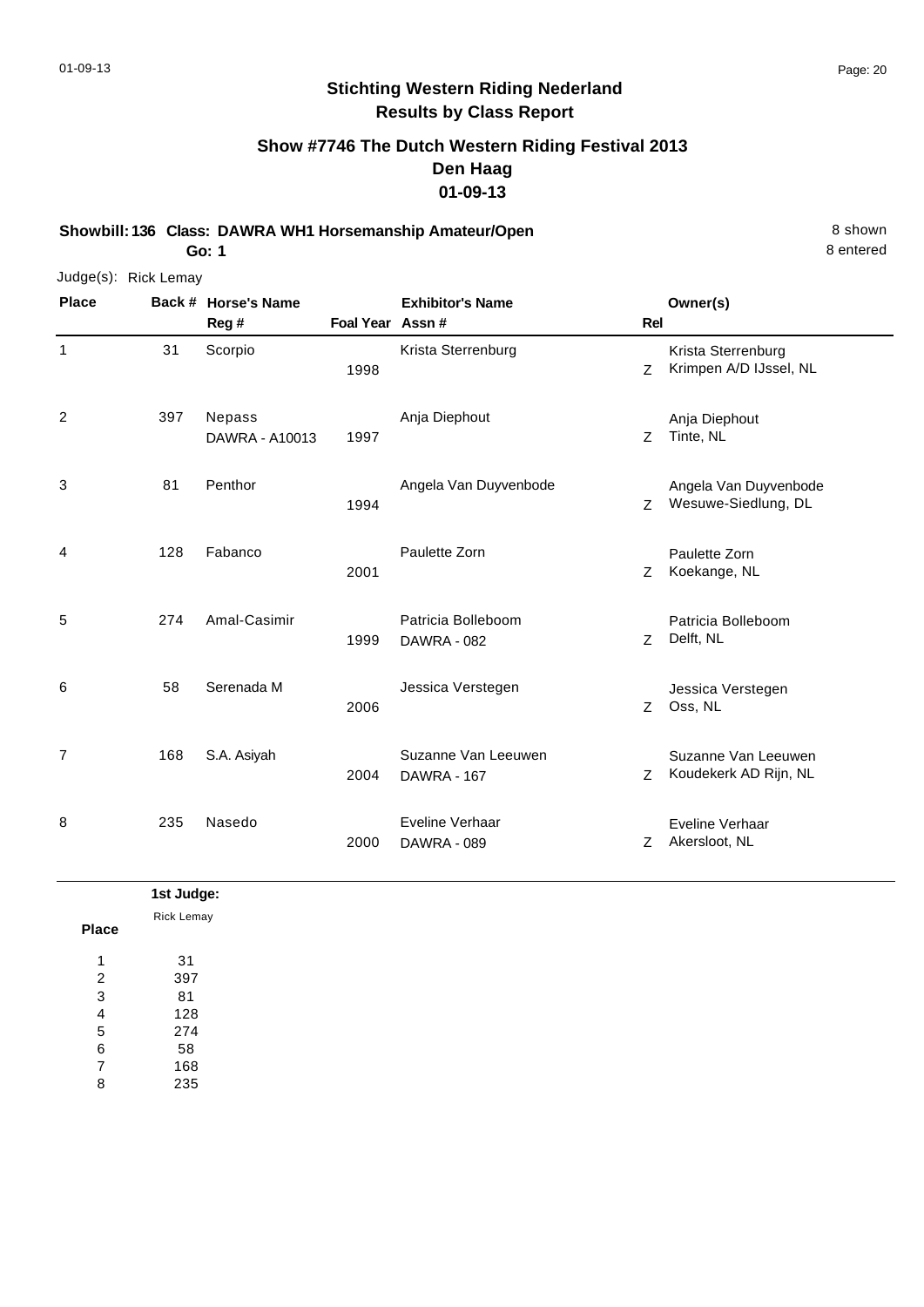# **Show #7745 The Dutch Western Riding Festival 2013 Den Haag 01-09-13**

**Showbill: 137 Class: FNW WH1 Young Riders Western Horsemanship** 3 shown 3 shown

**Go: 1**

|              | Judge(s): Sylvia Katschker |                             |                 |                         |     |                                     |
|--------------|----------------------------|-----------------------------|-----------------|-------------------------|-----|-------------------------------------|
| <b>Place</b> |                            | Back # Horse's Name<br>Reg# | Foal Year Assn# | <b>Exhibitor's Name</b> | Rel | Owner(s)                            |
| 1            | 415                        | <b>Blacks One Hot Lady</b>  |                 | Amber Ter Rele          | Z   | Amber Ter Rele<br>Baarn, NL         |
| 2            | 125                        | <b>Bas Almost June</b>      | 2000            | Cyann Molengraaf        | м   | Nancy Groeneboom<br>Simonshaven, NL |
| 3            | 494                        | Dudes Lucky Award           | 1995            | Marjoleine Van Dorp     |     | Caroline Schoneveld<br>Overberg, NL |
|              | 1st Judge:                 |                             |                 |                         |     |                                     |

| Sylvia    |
|-----------|
| Katschker |
| 415       |
| 125       |
| 494       |
|           |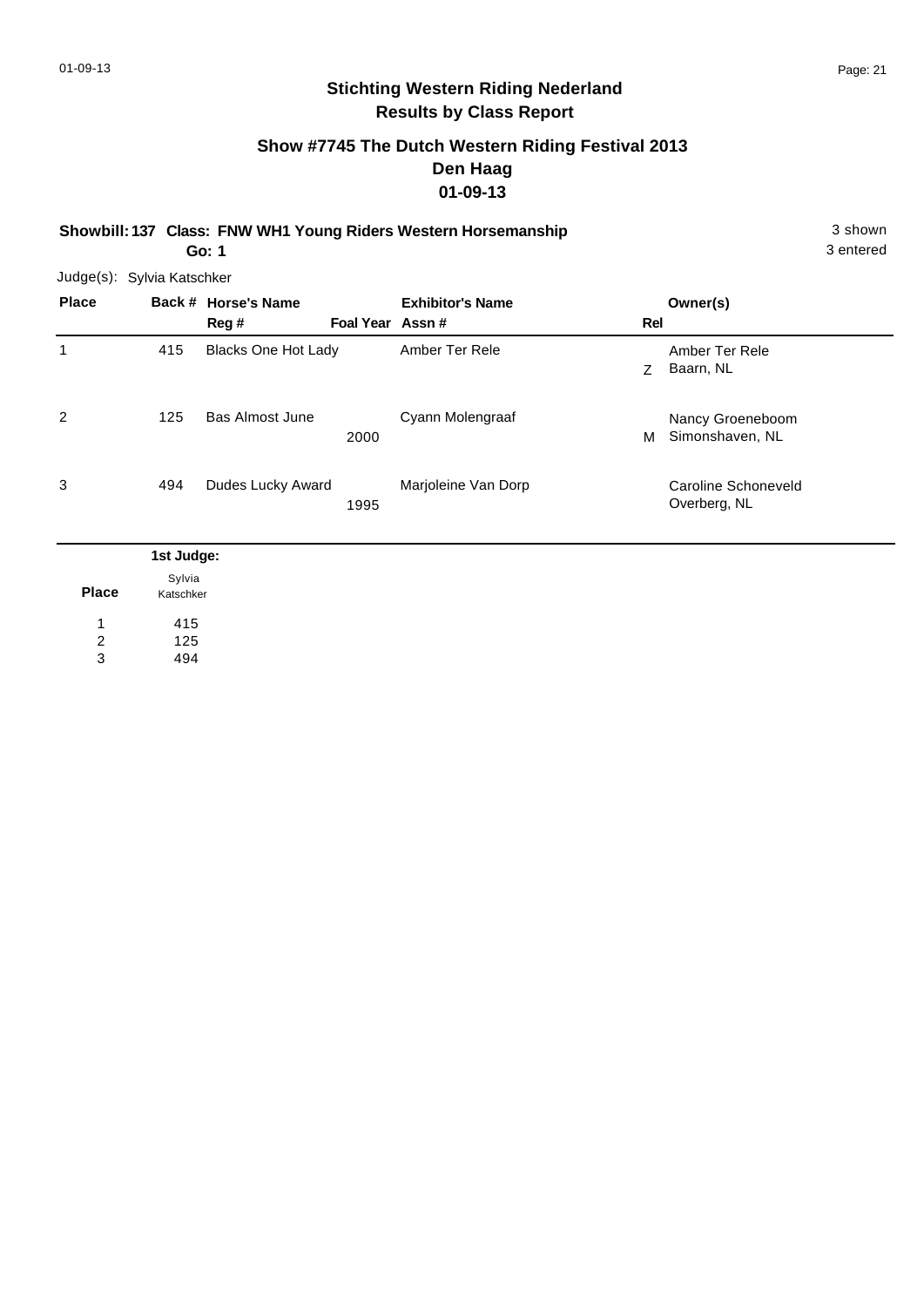3 entered

# **Stichting Western Riding Nederland Results by Class Report**

# **Show #7746 The Dutch Western Riding Festival 2013 Den Haag 01-09-13**

**Showbill: 137 Class: FNW WH1 Young Riders Western Horsemanship** 3 shown 3 shown

**Go: 1**

| <b>Place</b> |            | Back # Horse's Name        |                 | <b>Exhibitor's Name</b> |     | Owner(s)                            |
|--------------|------------|----------------------------|-----------------|-------------------------|-----|-------------------------------------|
|              |            | Reg #                      | Foal Year Assn# |                         | Rel |                                     |
| 1            | 415        | <b>Blacks One Hot Lady</b> |                 | Amber Ter Rele          | Z   | Amber Ter Rele<br>Baarn, NL         |
| 2            | 125        | Bas Almost June            | 2000            | Cyann Molengraaf        | м   | Nancy Groeneboom<br>Simonshaven, NL |
| 3            | 494        | Dudes Lucky Award          | 1995            | Marjoleine Van Dorp     |     | Caroline Schoneveld<br>Overberg, NL |
|              | 1st Judge: |                            |                 |                         |     |                                     |

|              | $\tilde{\phantom{a}}$ |
|--------------|-----------------------|
|              | <b>Rick Lemay</b>     |
| <b>Place</b> |                       |
|              |                       |
| 1            | 415                   |
| 2            | 125                   |
| 3            | 494                   |
|              |                       |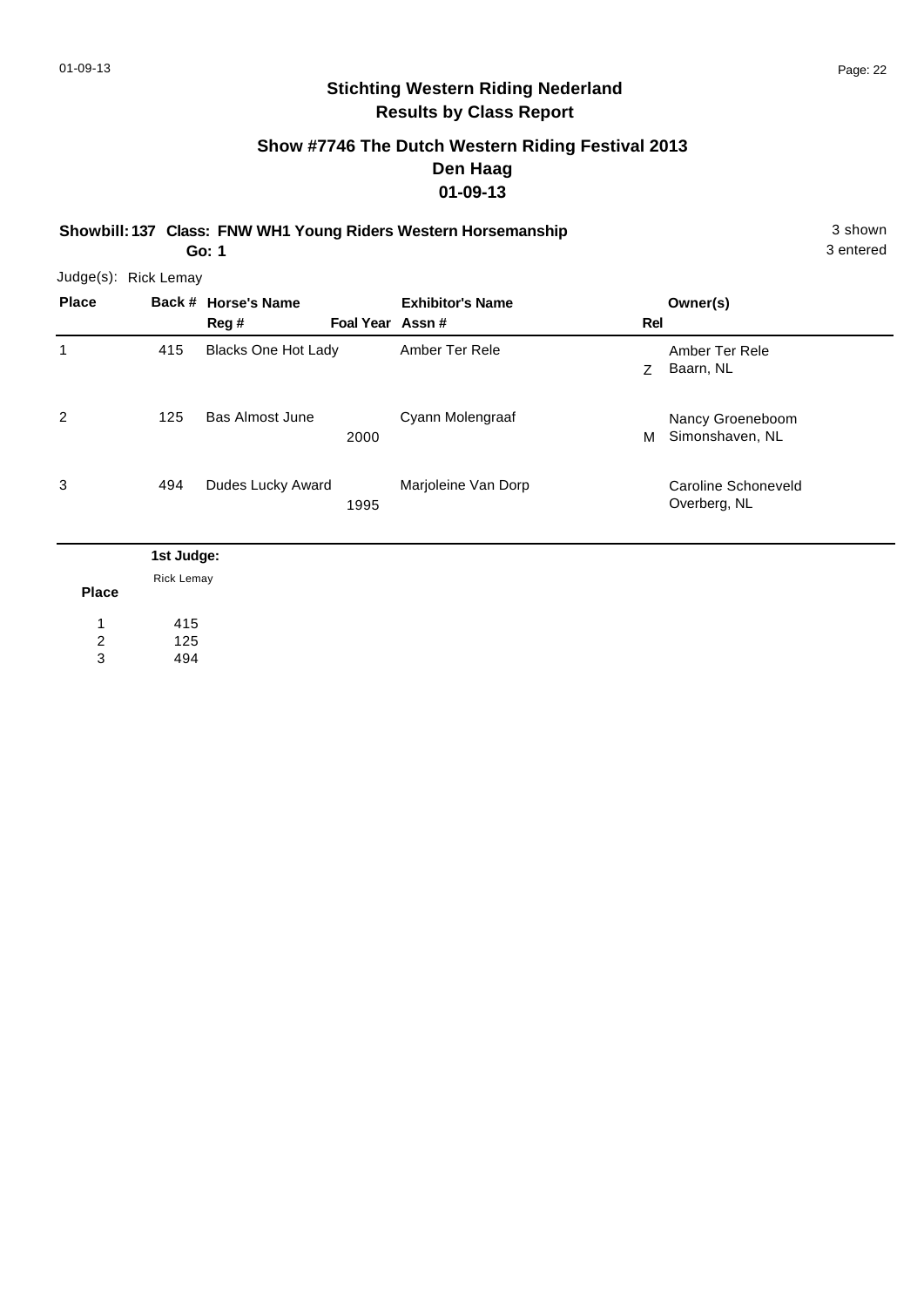# **Show #7745 The Dutch Western Riding Festival 2013 Den Haag 01-09-13**

#### **Showbill: 138 Class: WRAN FWR2 FINAL L2 WESTERN RIDING** 3 shown **Go: 1**

3 entered

Judge(s): Sylvia Katschker

| <b>Place</b> |     | Back # Horse's Name<br>Reg # | Foal Year Assn # | <b>Exhibitor's Name</b>            | Rel | Owner(s)                           |
|--------------|-----|------------------------------|------------------|------------------------------------|-----|------------------------------------|
| 1            | 250 | <b>BQ Blind Date</b>         | 2001             | Fleur Medema<br><b>WRAN - 7089</b> | Z.  | Fleur Medema<br>Appingedam, NL     |
| 2            | 331 | Diamond Lynnea               | 2000             | Murray Ford                        | Z   | Murray Ford<br>Kootwijkerbroek, NL |
| DQ           | 295 | Skeets A Peppy Boy           | 2005             | Donna Streefland                   |     | F.S. Schippers                     |

|              | 1st Judge:          |  |
|--------------|---------------------|--|
| <b>Place</b> | Sylvia<br>Katschker |  |
| 1            | 250                 |  |
| າ            | 331                 |  |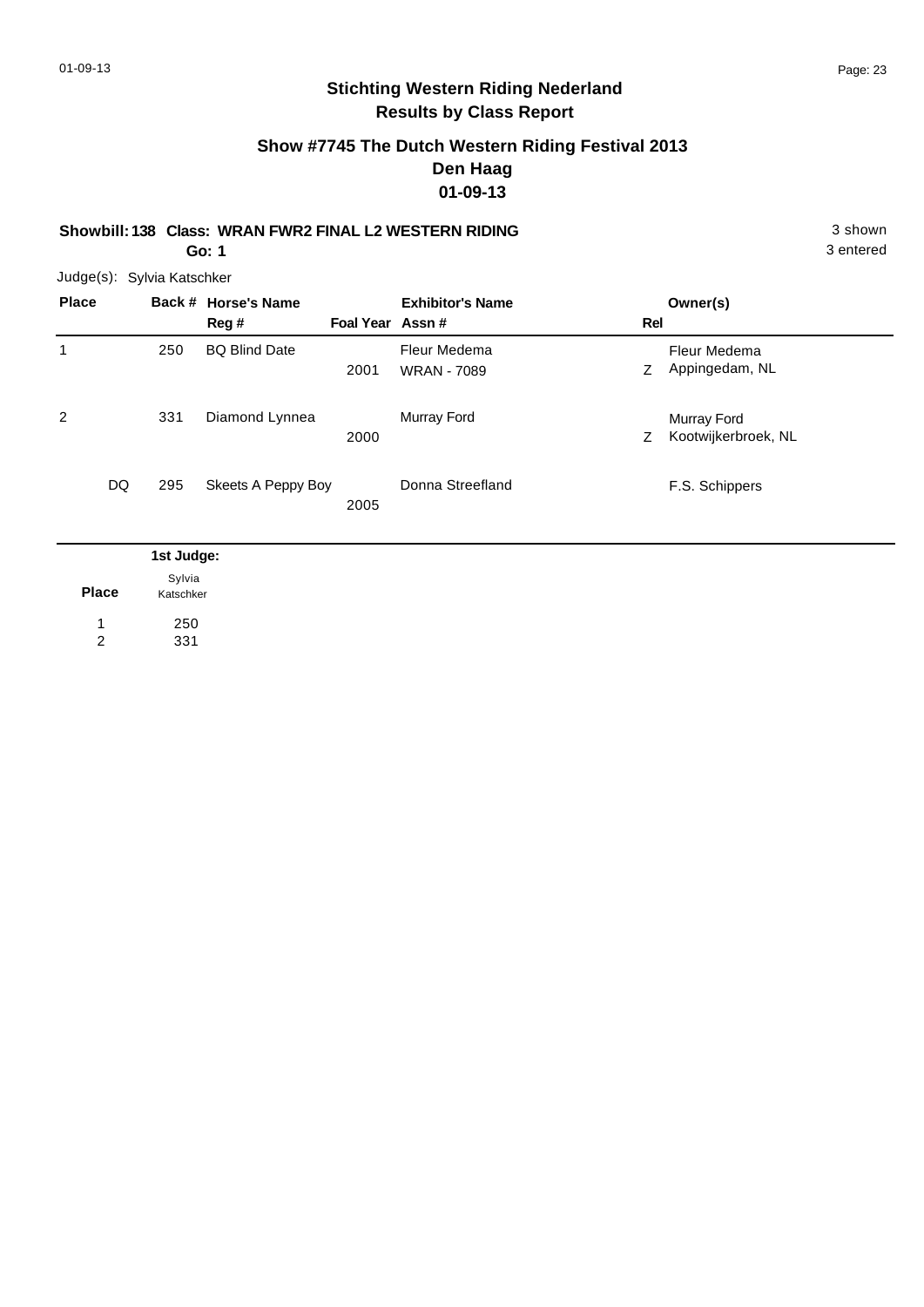## **Show #7746 The Dutch Western Riding Festival 2013 Den Haag 01-09-13**

**Showbill: 138 Class: WRAN FWR2 FINAL L2 WESTERN RIDING** 3 shown **Go: 1**

3 entered

| <b>Place</b> |     | Back # Horse's Name<br>Reg # | Foal Year Assn# | <b>Exhibitor's Name</b>            | Rel | Owner(s)                           |
|--------------|-----|------------------------------|-----------------|------------------------------------|-----|------------------------------------|
| 1            | 331 | Diamond Lynnea               | 2000            | Murray Ford                        | Z   | Murray Ford<br>Kootwijkerbroek, NL |
| 2            | 250 | <b>BQ Blind Date</b>         | 2001            | Fleur Medema<br><b>WRAN - 7089</b> | Z   | Fleur Medema<br>Appingedam, NL     |
| DQ           | 295 | Skeets A Peppy Boy           | 2005            | Donna Streefland                   |     | F.S. Schippers                     |

| <b>Place</b> | <b>Rick Lemay</b> |
|--------------|-------------------|
| 1            | 331               |
| 2            | 250               |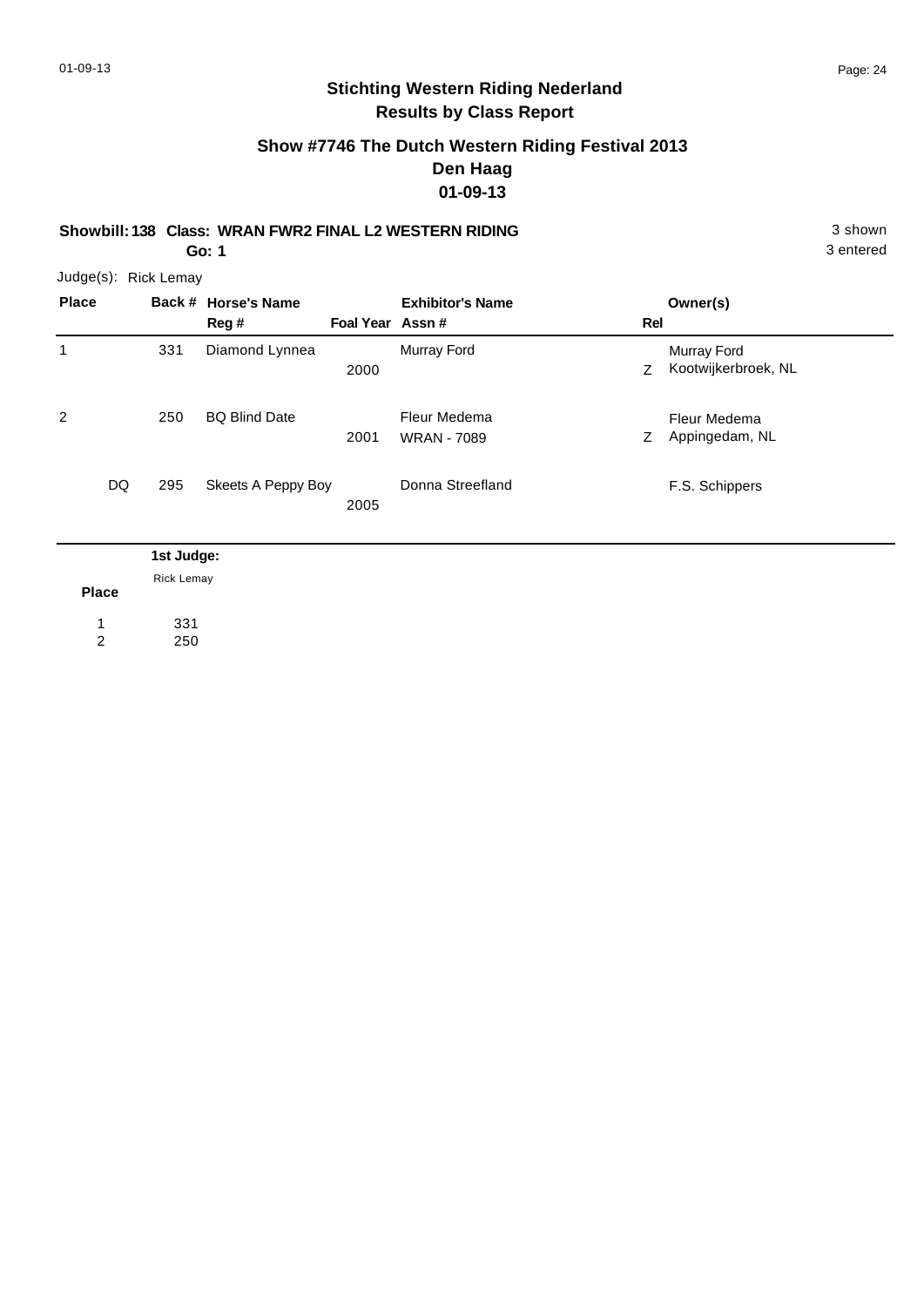# **Show #7745 The Dutch Western Riding Festival 2013 Den Haag 01-09-13**

#### **Showbill: 140 Class: WRAN FWR1 FINAL L1 WESTERN RIDING** 3 shown **Go: 1**

Judge(s): Sylvia Katschker

| <b>Place</b> |            | Back # Horse's Name<br>Reg # | Foal Year Assn# | <b>Exhibitor's Name</b>                        | Rel | Owner(s)                                   |
|--------------|------------|------------------------------|-----------------|------------------------------------------------|-----|--------------------------------------------|
| 1            | 397        | Nepass                       | 1997            | Anja Diephout<br><b>WRAN - 3508</b>            | Ζ   | Anja Diephout<br>Tinte, NL                 |
| 2            | 420        | Jolene's Joy                 | 2000            | Alice Zijlstra-Hijmering<br><b>WRAN - 2771</b> | Ζ   | Alice Zijlstra-Hijmering<br>Amersfoort, NL |
| 3            | 195        | Faial                        | 1998            | Lesley Haanen<br><b>WRAN - 9040</b>            | Ζ   | Lesley Haanen<br>Weert, NL                 |
|              | 1st Judge: |                              |                 |                                                |     |                                            |

| <b>Place</b> | Sylvia<br>Katschker |
|--------------|---------------------|
| 1            | 397                 |
| 2            | 420                 |
| 3            | 195                 |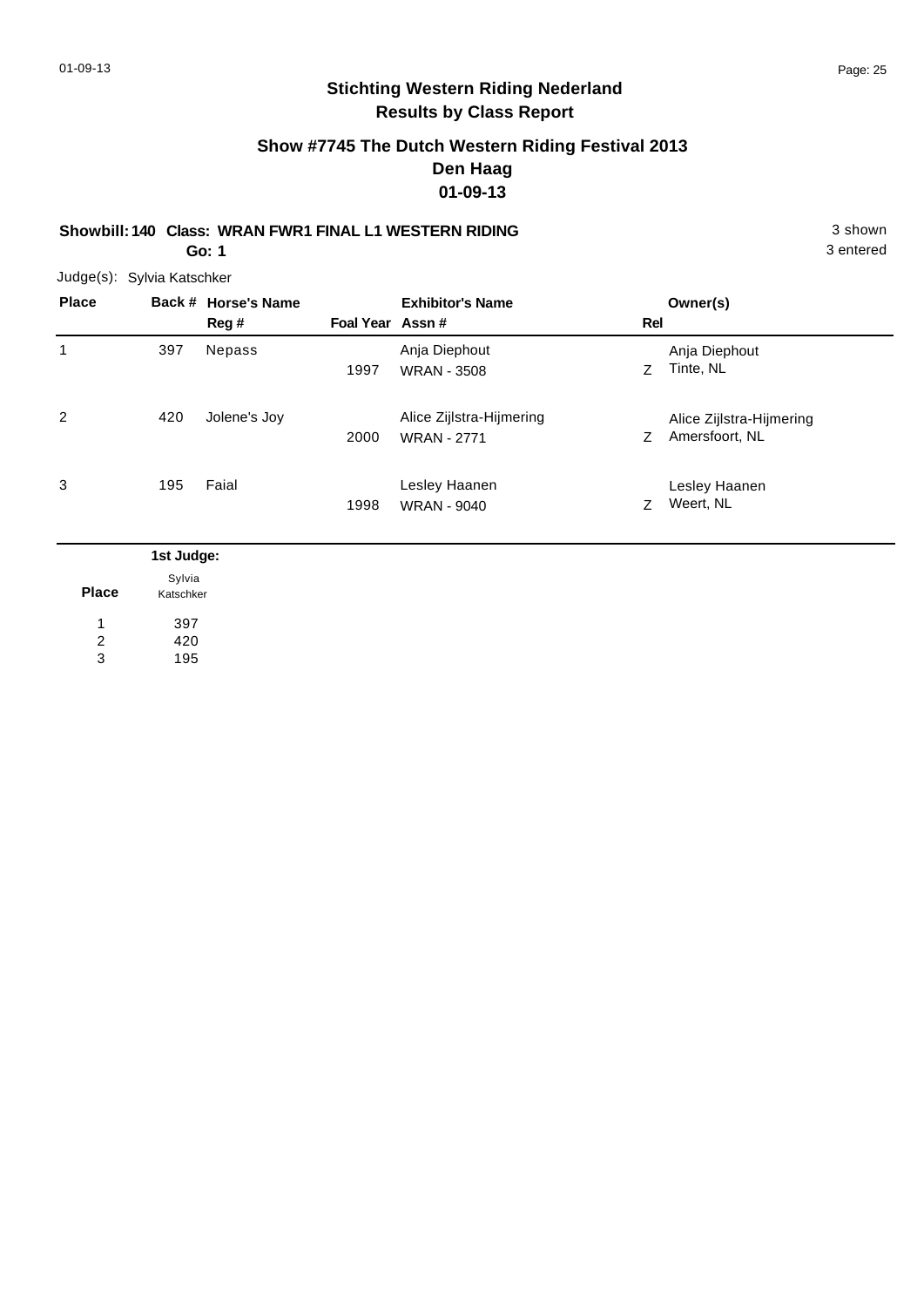# **Show #7746 The Dutch Western Riding Festival 2013 Den Haag 01-09-13**

**Showbill: 140 Class: WRAN FWR1 FINAL L1 WESTERN RIDING** 3 shown **Go: 1**

Judge(s): Rick Lemay

| <b>Place</b> |            | Back # Horse's Name<br>Reg # | Foal Year Assn# | <b>Exhibitor's Name</b>                        | Rel | Owner(s)                                   |
|--------------|------------|------------------------------|-----------------|------------------------------------------------|-----|--------------------------------------------|
| 1            | 397        | Nepass                       | 1997            | Anja Diephout<br><b>WRAN - 3508</b>            | Z.  | Anja Diephout<br>Tinte, NL                 |
| 2            | 420        | Jolene's Joy                 | 2000            | Alice Zijlstra-Hijmering<br><b>WRAN - 2771</b> | Ζ   | Alice Zijlstra-Hijmering<br>Amersfoort, NL |
| 3            | 195        | Faial                        | 1998            | Lesley Haanen<br><b>WRAN - 9040</b>            | Z   | Lesley Haanen<br>Weert, NL                 |
|              | 1st Judge: |                              |                 |                                                |     |                                            |

| Place | Rick Lemay |
|-------|------------|
| 1     | 397        |
| 2     | 420        |
| 3     | 195        |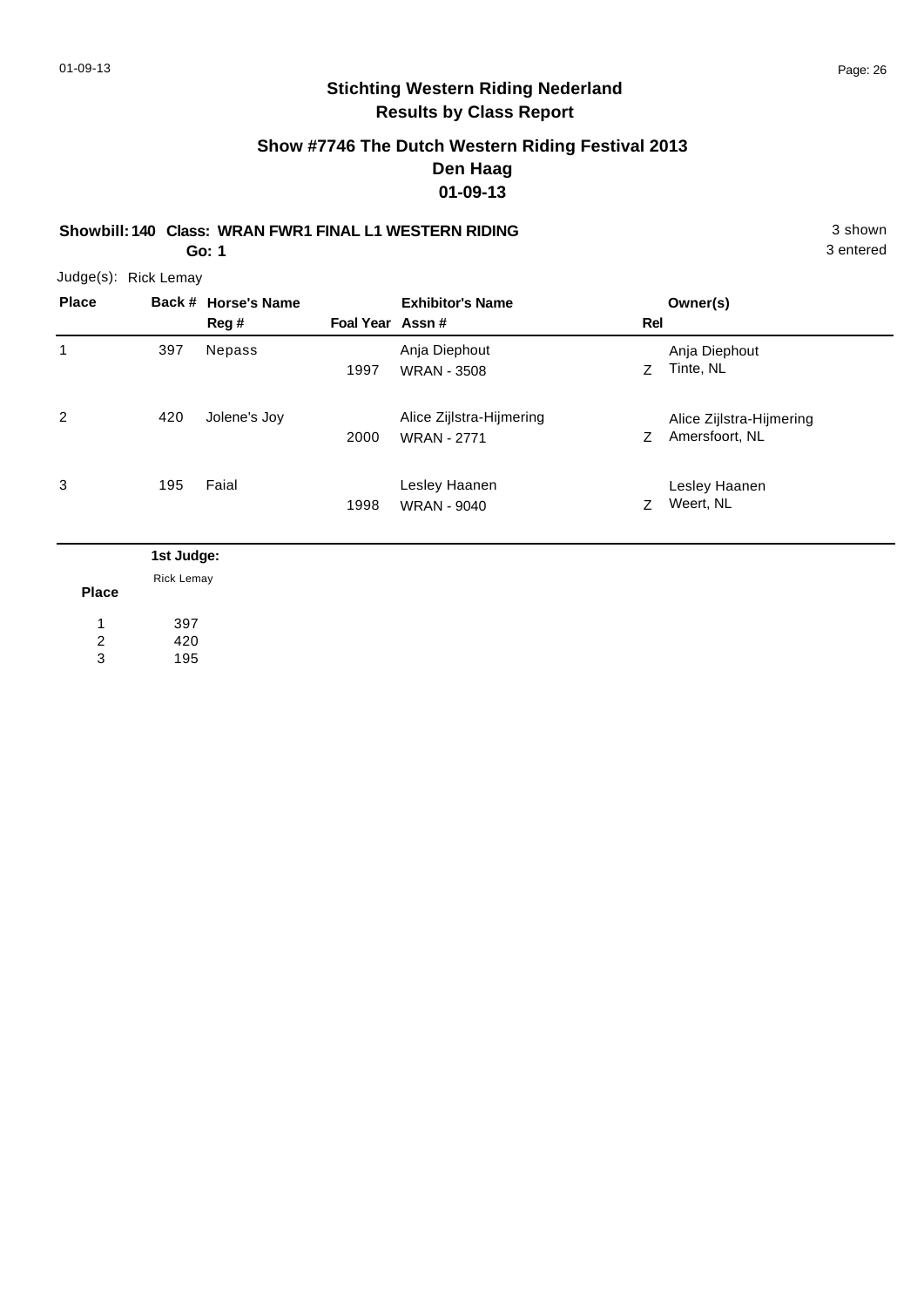#### **Show #7745 The Dutch Western Riding Festival 2013 Den Haag 01-09-13**

# **Showbill: 141 Class: DAWRA RNG1 Reining Amateur/Open** 1 shown 1 shown

**Go: 1**

|              | Judge(s): Sylvia Katschker |                     |                 |                         |     |                   |
|--------------|----------------------------|---------------------|-----------------|-------------------------|-----|-------------------|
| <b>Place</b> |                            | Back # Horse's Name |                 | <b>Exhibitor's Name</b> |     | Owner(s)          |
|              |                            | Reg#                | Foal Year Assn# |                         | Rel |                   |
|              | 58                         | Serenada M          |                 | Jessica Verstegen       |     | Jessica Verstegen |
|              |                            |                     | 2006            |                         | 7   | Oss, NL           |
|              |                            |                     |                 |                         |     |                   |

|              | 1st Judge:          |
|--------------|---------------------|
| <b>Place</b> | Sylvia<br>Katschker |
|              | 58                  |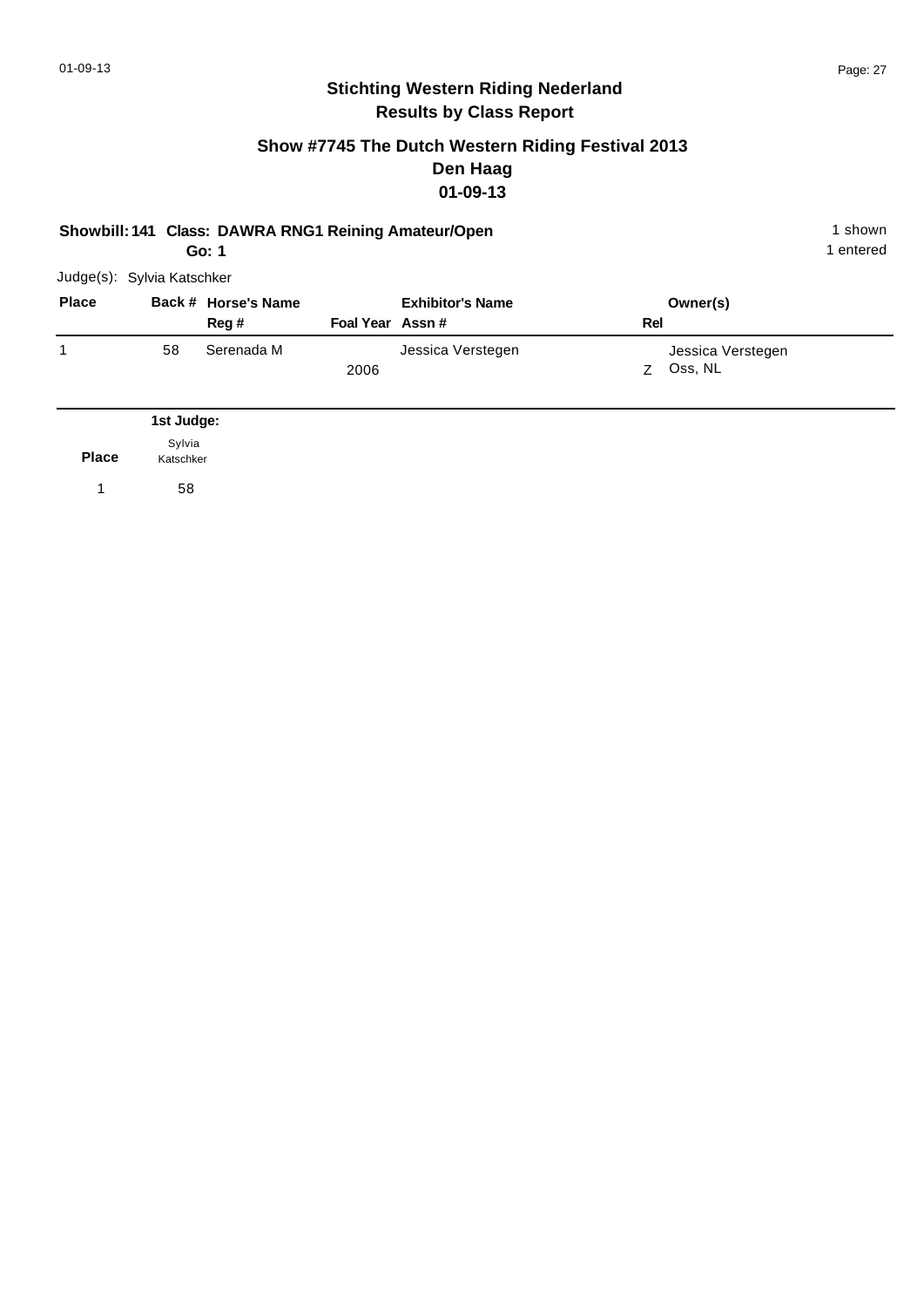#### **Show #7746 The Dutch Western Riding Festival 2013 Den Haag 01-09-13**

#### **Showbill: 141 Class: DAWRA RNG1 Reining Amateur/Open** 1 shown 1 shown

**Go: 1**

1 entered

| <b>Place</b> |    | Back # Horse's Name |                 | <b>Exhibitor's Name</b> |          | Owner(s)          |
|--------------|----|---------------------|-----------------|-------------------------|----------|-------------------|
|              |    | Reg #               | Foal Year Assn# |                         | Rel      |                   |
| 1            | 58 | Serenada M          |                 | Jessica Verstegen       |          | Jessica Verstegen |
|              |    |                     | 2006            |                         | <b>7</b> | Oss, NL           |

**Place** Rick Lemay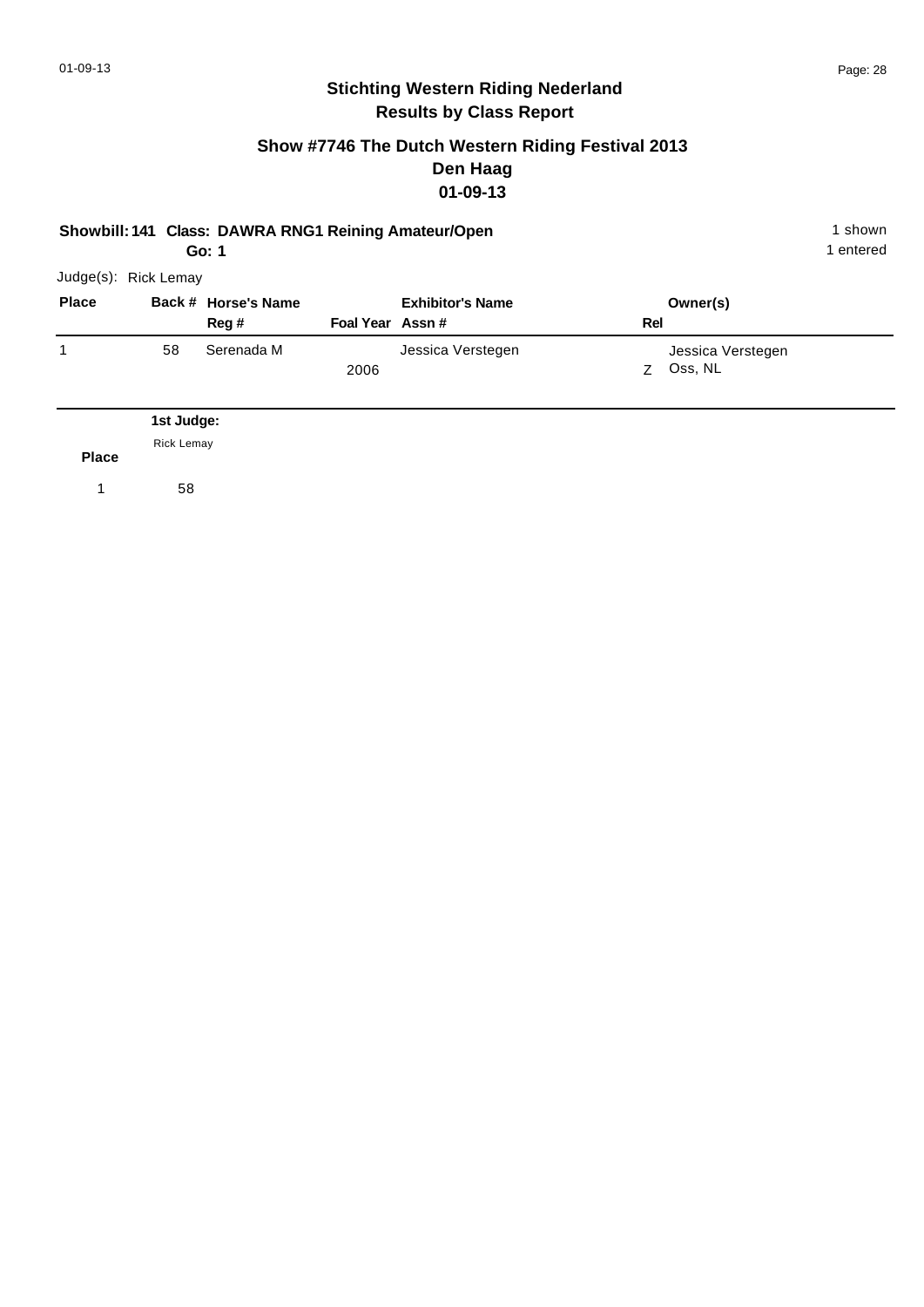# **Show #7745 The Dutch Western Riding Festival 2013 Den Haag 01-09-13**

**Showbill: 142 Class: FNW RNG1 Young Riders Reining 61 Class 20 Shown 9 shown 9 shown Go: 1**

Judge(s): Sylvia Katschker

**Back # Horse's Name Place Owner(s) Reg # Assn # Foal Year Rel Exhibitor's Name** 1 Z 2002 Beverwijk, NL Donna Valent 361 Hot Peppy Chic **Donna Valent** 2 F.S. Schippers 295 Skeets A Peppy Boy Donna Streefland 2005 3 Z 2009 Nieuwebrug, NL Ruby Smit 405 Miss Goldplay **Ruby Smit** 4 M Sandra Van Der Meer 2006 44 Color Me Cuervo Giomani Puts 5 Peter Vet 381 HC Okies Jewel Nander Mosk 2001

|              | 1st Judge:          |
|--------------|---------------------|
| <b>Place</b> | Sylvia<br>Katschker |
|              | 361                 |
| 2            | 295                 |
| 3            | 405                 |
| 4            | 44                  |
| 5            | 381                 |